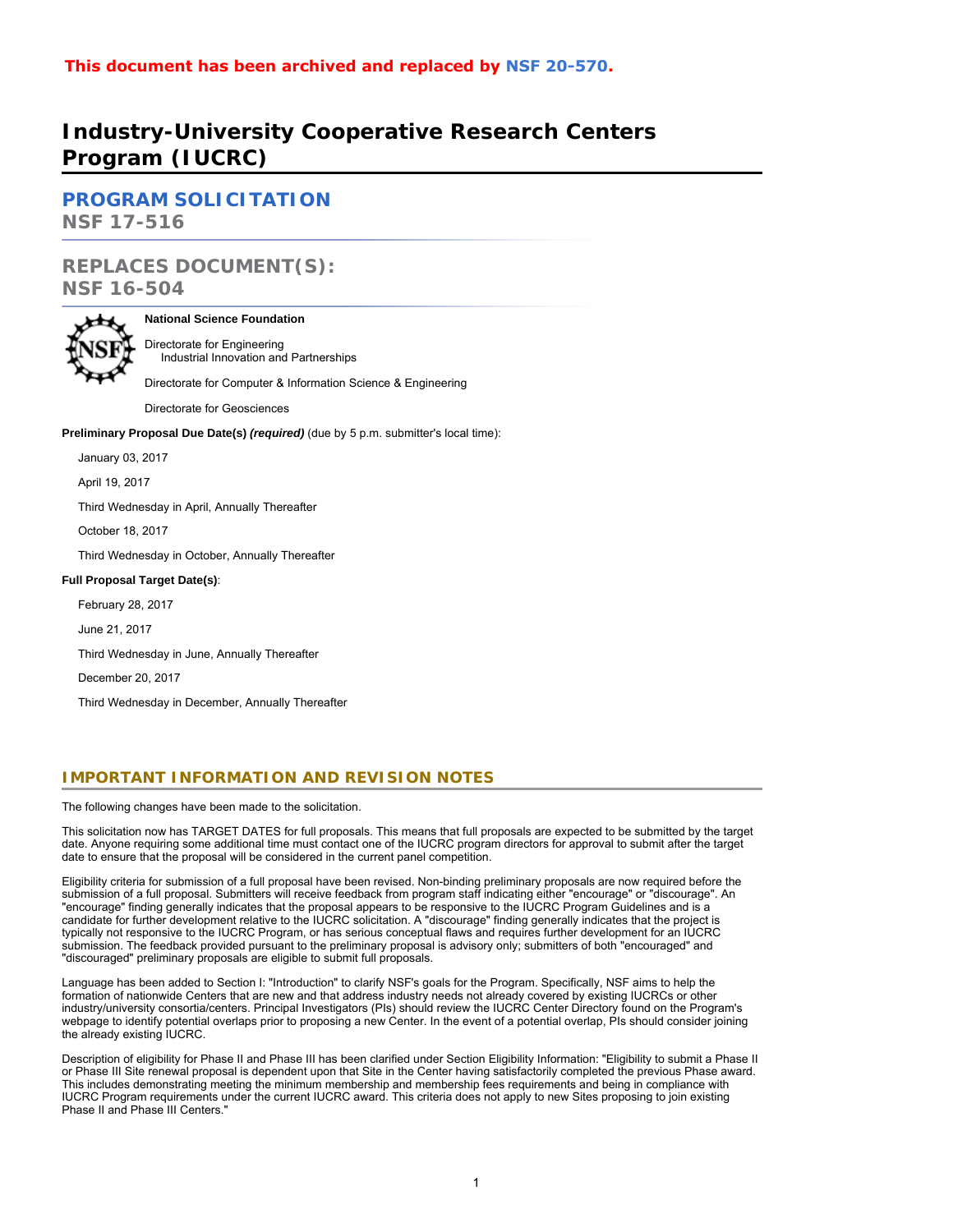Description of eligibility of a University's related organizations under Section II: "Program Description/Industrial Support" has been clarified. Any entity in any way financially affiliated with any of the Universities that are part of an IUCRC can be a paying member of that Site/Center. The entity's membership fee does not count towards the minimum membership requirement for the Site/Center, but is considered Program Income. Examples are University's Foundations, University's subsidiaries, etc."

Length of the Project Description for a Site Proposal to join/form/renew an Industry/University Cooperative Research Center is now limited to 15 pages.

Sites seeking to form a new IUCRC or to renew to Phase II or Phase III may have common sections related to the description of the Center (up to 5 pages of the Project Description), but each proposal must be Site specific.

Specific instructions have been added for proposed Sites/Centers that have potential geoscience relevance. PIs are required to discuss with the GEO Topic Specific IUCRC Program Director(s) and relevant Program(s) in the Directorate for Geosciences prior to submission of the preliminary proposal. Both project summary and project description in full proposals must include text that mentions which Division(s) and Program(s) in the Directorate for Geosciences are relevant to the Site/Center and how the pre-competitive research proposed by the Site/Center will enhance that Division(s) and Program(s) scientific mission.

Under Section III: "Award Information":

- Evaluators are now called "assessment coordinators"
- Description of the eligibility to request additional funding for a subsequent phase has been modified. The additional requested amount is equivalent to half of the total in-cash only (not in-kind equivalent) membership fees collected in excess of the required minimum during the current operating Phase (excluding any University financially affiliated membership and/or cash contributions to the Site/Center), not to exceed \$50,000 per Site, per year.

Under Section V: "Proposal Preparation and Submission Instructions/Full Proposal Preparation Instructions:"

- Language has been added to clarify that proposals from multiple Sites seeking to form a new IUCRC or to renew to Phase II or Phase III may have common sections related to the description of the Center (up to five pages of the Project Description), but each proposal must be Site specific and must discuss the value brought by the Site to the Center.
- Under "(2) Guide to Submission of a Site Proposal to join/form an Industry/University Cooperative Research Center"
	- o Instructions on how to title proposals have been added
	- Proposal Format Center Proposal Supplementary Documents:
		- Under item B, references to other Sections of the solicitation have been corrected, and language has been added to clarify the requirement for Sites seeking a renewal to Phase II or Phase III
		- A Memorandum of Understanding (MOU) among all the Center's Sites participating in the IUCRC is  $\blacksquare$ required. The MOU describes how Sites plan to operate the Center, share administrative and managerial responsibilities and their costs, handle the collection of the membership fees and the distribution across sites based on the Industry Advisory Board (IAB) allocation of projects, and the arrangement among the University Financial Offices for the annual certification of the collected membership fees and their sources at each Site. This MOU must be posted on the public portion of the Center Website.
		- Description of NSF funds usage under Budget Sheet has been clarified.
		- Supplementary documents for Sites adding to an existing Center, and Sites seeking to renew to Phase II and Phase III have been modified. Sites must include the bylaws in use by the Center.

Under Section VII. "Award Administration Information/Subsection C. "Reporting Requirements", the description of the "Certification of membership" has been clarified. Certifications for centers that are collecting membership fees centrally by one of the IUCRC's Sites must report fees and their sources at each Site consistent with the Memorandum of Understanding (MOU) among all the Center's Sites and with NSF award budget periods.

An existing Center in year 2 or 3 of the current Phase that wishes to transfer to the new funding model can do so by submitting proposals (one per existing Site) that clearly demonstrate that all Sites under the umbrella of the existing Center have been meeting the new model requirements since the last reporting period. Proposals will be reviewed using the same review criteria listed in Section VI.A. Merit Review Principles and Criteria. If successful, and subject to availability of funds, those Centers/Sites will receive a new award for the reminder of the Center's current Phase. All future increments on current Centers/Sites' awards will be withheld and current awards ended at the anniversary of the current increment. In the event a grantee has unexpended program income remaining at the end of the grant, it must be remitted to NSF by crediting costs otherwise chargeable against the grant. If it is not possible to record the credit via ACM\$, the excess program income must be remitted to NSF electronically or by check payable to the National Science Foundation. Instructions have been added under Section V: "Proposal Preparation and Submission Instructions/Full Proposal Preparation Instructions:/(2) Guide to Submission of a Site Proposal to join/form an Industry/University Cooperative Research Center/Proposal Format - Center Proposal".

New Sites planning to join existing Centers operating under the previous solicitation model must meet the requirements of this solicitation.

<span id="page-1-0"></span>Any proposal submitted in response to this solicitation should be submitted in accordance with the revised *NSF Proposal & Award Policies & Procedures Guide* (PAPPG) ([NSF 18-1\)](https://www.nsf.gov/publications/pub_summ.jsp?ods_key=nsf18001), which is effective for proposals submitted, or due, on or after January 29, 2018.

# **SUMMARY OF PROGRAM REQUIREMENTS**

# **General Information**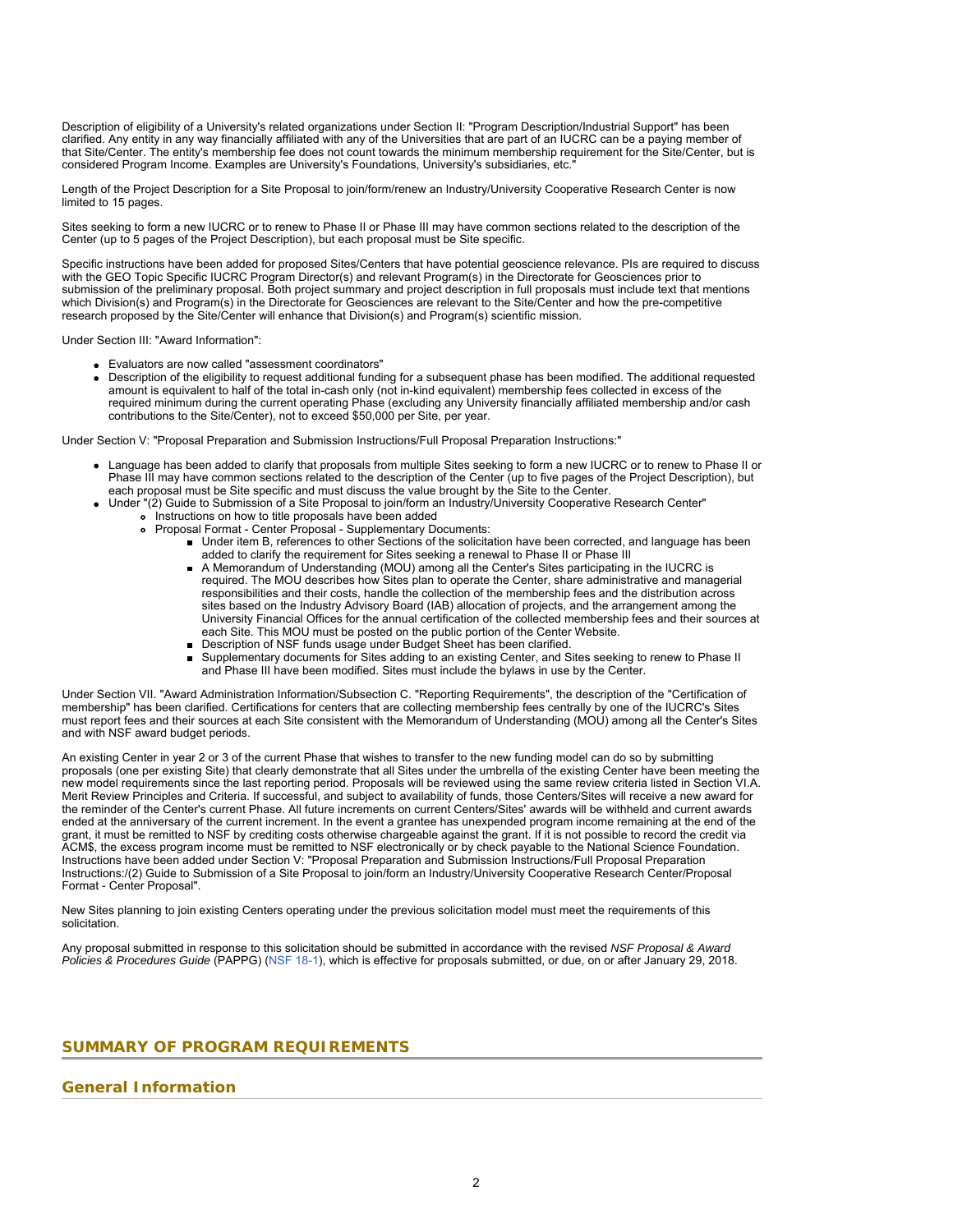# **Program Title:**

Industry-University Cooperative Research Centers Program (IUCRC)

#### **Synopsis of Program:**

The Industry-University Cooperative Research Centers (IUCRC) program develops long-term partnerships among industry, academe, and government. The Centers are catalyzed by an investment from the National Science Foundation (NSF) and are primarily supported by industry Center members, with NSF taking a supporting role in the development and evolution of the Center. Each Center is established to conduct research that is of interest to both the industry members and the Center faculty. An IUCRC contributes to the nation's research infrastructure base and enhances the intellectual capacity of the engineering and science workforce through the integration of research and education. As appropriate, an IUCRC uses international collaborations to advance these goals within the global context.

# **Cognizant Program Officer(s):**

*Please note that the following information is current at the time of publishing. See program website for any updates to the points of contact.*

- Prakash Balan, IUCRC Program Director, Director for Engineering, telephone: (703) 292-5341, email: [pbalan@nsf.gov](mailto:pbalan@nsf.gov)
- Andre W. Marshall, telephone: (703) 292-8050, email: [awmarsha@nsf.gov](mailto:awmarsha@nsf.gov)
- Dmitri Perkins, IUCRC Program Director, Directorate for Computer & Information Science & Engineering, telephone: (703)292- 7096, email: [dperkins@nsf.gov](mailto:dperkins@nsf.gov)
- Barbara Ransom, GEO Topic-Specific IUCRC Program Director, Directorate for Geosciences, telephone: (703) 292-7792, email: [bransom@nsf.gov](mailto:bransom@nsf.gov)
- Ann C. Von Lehmen, telephone: (703) 292-4756, email: [avonlehm@nsf.gov](mailto:avonlehm@nsf.gov)

### **Applicable Catalog of Federal Domestic Assistance (CFDA) Number(s):**

- 47.041 --- Engineering
- 47.049 --- Mathematical and Physical Sciences
- 47.050 --- Geosciences
- 47.070 --- Computer and Information Science and Engineering
- 47.074 --- Biological Sciences
- 47.075 --- Social Behavioral and Economic Sciences
- 47.076 --- Education and Human Resources
- 47.079 --- Office of International Science and Engineering
- 47.083 --- Office of Integrative Activities (OIA)

# **Award Information**

**Anticipated Type of Award:** Standard Grant or Continuing Grant

#### **Estimated Number of Awards:** 10

2 to 8 full center awards and 4 to 6 planning grant awards annually.

# **Anticipated Funding Amount:** \$20,500,000

Funding is subject to the availability of funds. Anticipated funding includes continued annual support and supplemental requests for existing IUCRCs.

# **Eligibility Information**

## **Who May Submit Proposals:**

Proposals may only be submitted by the following:

Institutions of Higher Education (IHEs) - Two- and four-year IHEs (including community colleges) accredited in, and having a campus located in the US, acting on behalf of their faculty members. Special Instructions for International Branch Campuses of US IHEs: If the proposal includes funding to be provided to an international branch campus of a US institution of higher education (including through use of subawards and consultant arrangements), the proposer must explain the benefit(s) to the project of performance at the international branch campus, and justify why the project activities cannot be performed at the US campus.

#### **Who May Serve as PI:**

The PI at any institution participating in an IUCRC proposal must be a tenured faculty member. Waivers for nontenured personnel or non-faculty personnel may be requested when petitioned by the PI's supervisor (Chairman of the Department or the Dean) in advance of the Preliminary Proposal. The PI must act as the initial Site director. A PI can only have one active IUCRC Site award at any given time.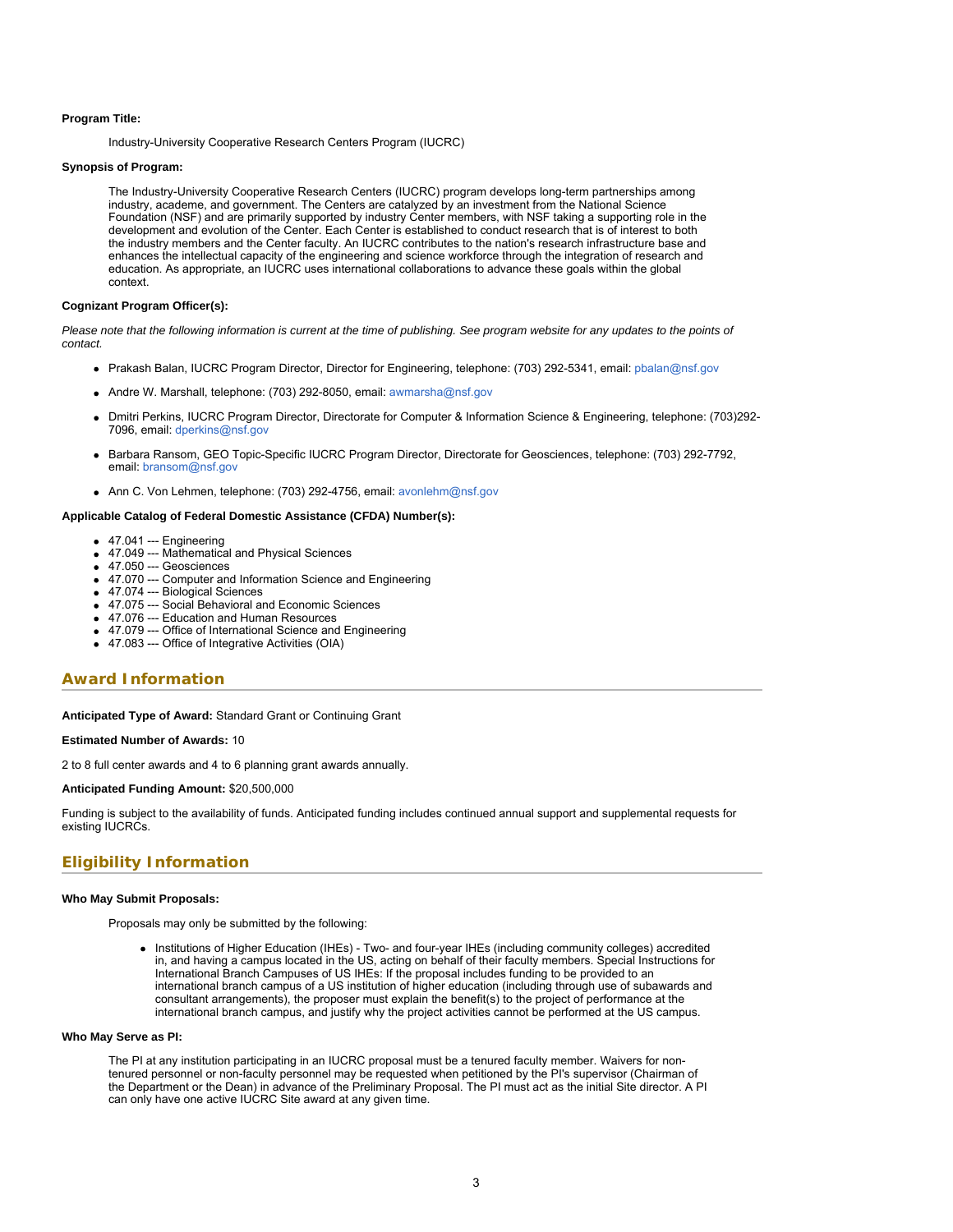Awardees of planning grants to establish new IUCRCs must complete their planning grant workshops (with NSF Program Director representation) before submitting Phase I proposals.

Eligibility to submit a Phase I Site proposal to establish a new IUCRC is dependent upon the PI of that Site in the Center completing the following activities:

- Participation/attendance at the NSF-sponsored boot camp (see Section III. Award Information) NSF will reimburse the Site director for travel expenses. This does not apply to Sites joining established Centers.
- Successful fulfillment of the planning grant requirements of a planning grant award (see Section V. Proposal Preparation and Submission Instructions). Exception applies; please see subsection 2 "Guide to Submission of a Site proposal to join/form an Industry/University Cooperative Research Center" for details.

### **Limit on Number of Proposals per Organization:**

There is no limit to the number of proposals an eligible Institution may submit to this program, as long as each proposed Site belongs to a different IUCRC.

# **Limit on Number of Proposals per PI or Co-PI:** 1

PIs and Co-PIs can only submit one proposal per submission period.

# **Proposal Preparation and Submission Instructions**

# **A. Proposal Preparation Instructions**

- **Letters of Intent:** Not required
- **Preliminary Proposals:** Submission of Preliminary Proposals is required. Please see the full text of this solicitation for further information.
- **Full Proposals:**
	- Full Proposals submitted via FastLane: *NSF Proposal and Award Policies and Procedures Guide* (PAPPG) guidelines apply. The complete text of the PAPPG is available electronically on the NSF website at: https://www.nsf.gov/publications/pub\_summ.jsp?ods\_key=pappg
	- Full Proposals submitted via Research.gov: *NSF Proposal and Award Policies and Procedures Guide* (PAPPG) guidelines apply. The complete text of the PAPPG is available electronically on the NSF website at: [https://www.nsf.gov/publications/pub\\_summ.jsp?ods\\_key=pappg.](https://www.nsf.gov/publications/pub_summ.jsp?ods_key=pappg)
	- Full Proposals submitted via Grants.gov: *NSF Grants.gov Application Guide: A Guide for the Preparation and Submission of NSF Applications via Grants.gov* guidelines apply (Note: The *NSF Grants.gov Application Guide* is available on the Grants.gov website and on the NSF website at: [https://www.nsf.gov/publications/pub\\_summ.jsp?](https://www.nsf.gov/publications/pub_summ.jsp?ods_key=grantsgovguide) [ods\\_key=grantsgovguide](https://www.nsf.gov/publications/pub_summ.jsp?ods_key=grantsgovguide)).

# **B. Budgetary Information**

**Cost Sharing Requirements:**

Inclusion of voluntary committed cost sharing is prohibited.

**Indirect Cost (F&A) Limitations:**

Membership fees received by the Center are considered program income. At least 90% of the IUCRC program income must be used to support direct costs of the research, and up to 10% may be used to support indirect costs. See Special Award Conditions.

**Other Budgetary Limitations:**

Other budgetary limitations apply. Please see the full text of this solicitation for further information.

# **C. Due Dates**

**Preliminary Proposal Due Date(s)** *(required)* (due by 5 p.m. submitter's local time):

January 03, 2017

April 19, 2017

Third Wednesday in April, Annually Thereafter

October 18, 2017

Third Wednesday in October, Annually Thereafter

# **Full Proposal Target Date(s)**:

February 28, 2017

June 21, 2017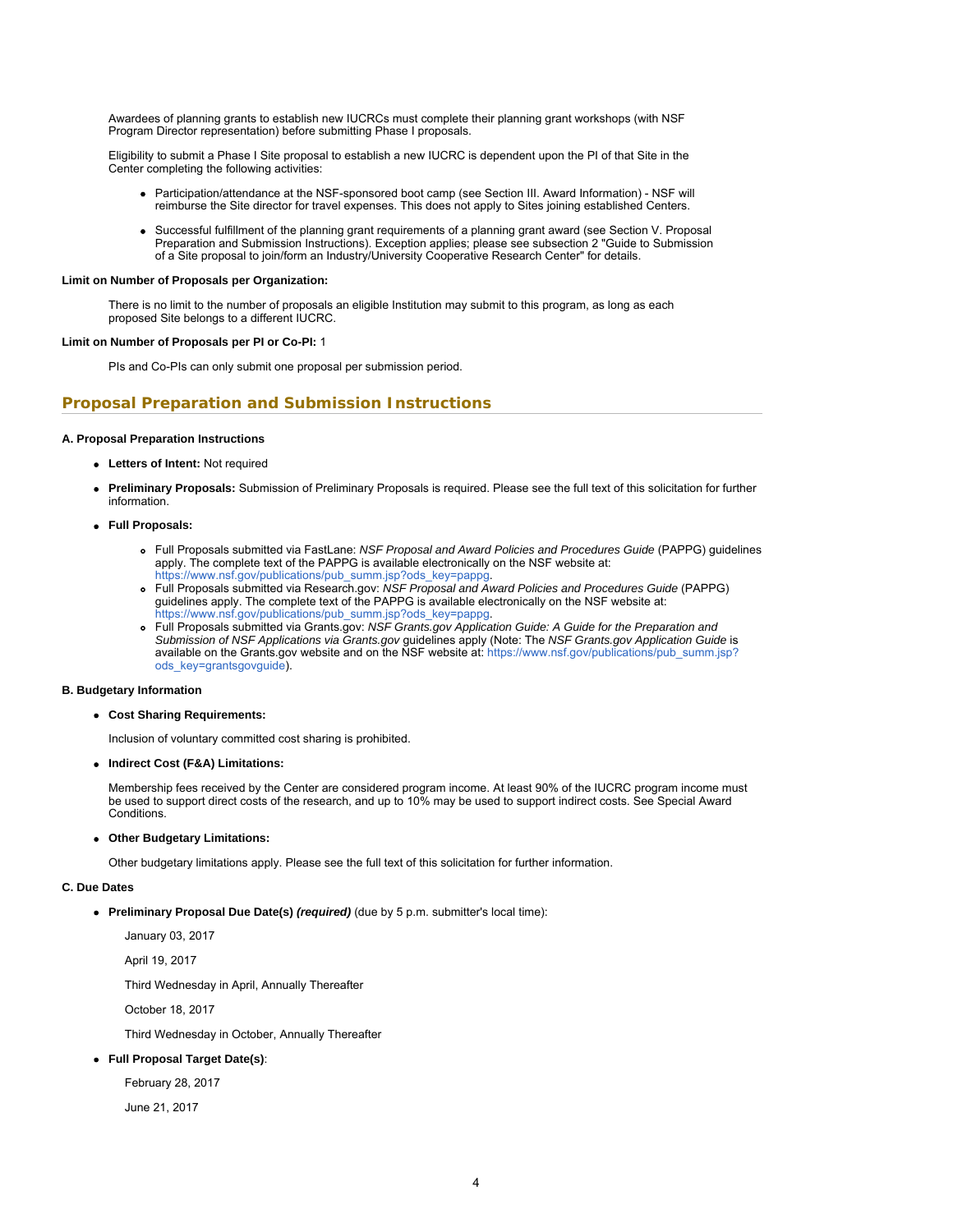Third Wednesday in June, Annually Thereafter

December 20, 2017

Third Wednesday in December, Annually Thereafter

# **Proposal Review Information Criteria**

# **Merit Review Criteria:**

National Science Board approved criteria. Additional merit review considerations apply. Please see the full text of this solicitation for further information.

# **Award Administration Information**

#### **Award Conditions:**

Additional award conditions apply. Please see the full text of this solicitation for further information.

# **Reporting Requirements:**

<span id="page-4-0"></span>Additional reporting requirements apply. Please see the full text of this solicitation for further information.

# **TABLE OF CONTENTS**

#### **[Summary of Program Requirements](#page-1-0)**

- I. **[Introduction](#page-4-1)**
- II. **[Program Description](#page-5-0)**
- III. **[Award Information](#page-7-0)**

# IV. **[Eligibility Information](#page-8-0)**

# V. **[Proposal Preparation and Submission Instructions](#page-9-0)**

- A. [Proposal Preparation Instructions](#page-9-0)
- B. [Budgetary Information](#page-15-0)
- C. [Due Dates](#page-15-1)
- D. [FastLane/Research.gov/Grants.gov Requirements](#page-16-0)

### VI. **[NSF Proposal Processing and Review Procedures](#page-16-1)**

- A. [Merit Review Principles and Criteria](#page-17-0)
- B. [Review and Selection Process](#page-18-0)

### VII. **[Award Administration Information](#page-18-1)**

- A. [Notification of the Award](#page-19-0) B. [Award Conditions](#page-19-1)
	- C. [Reporting Requirements](#page-20-0)
	-

VIII. **[Agency Contacts](#page-21-0)**

<span id="page-4-1"></span>IX. **[Other Information](#page-21-1)**

# **I. INTRODUCTION**

The Industry-University Cooperative Research Centers (IUCRC) Program strives to develop long-term partnerships among industry, academe and government to promote research programs of mutual interest, contribute to the nation's research infrastructure base, enhance the intellectual capacity of the engineering or science workforce through the integration of research and education, and facilitate technology transfer. The IUCRC program seeks to achieve these goals by:

- Leveraging NSF funds with industry to support graduate students performing industrially relevant pre-competitive research;
- Expanding the innovation capacity of our nation's competitive workforce through partnerships between industries and universities; and
- Encouraging the nation's research enterprise to remain competitive through active engagement with academic and industrial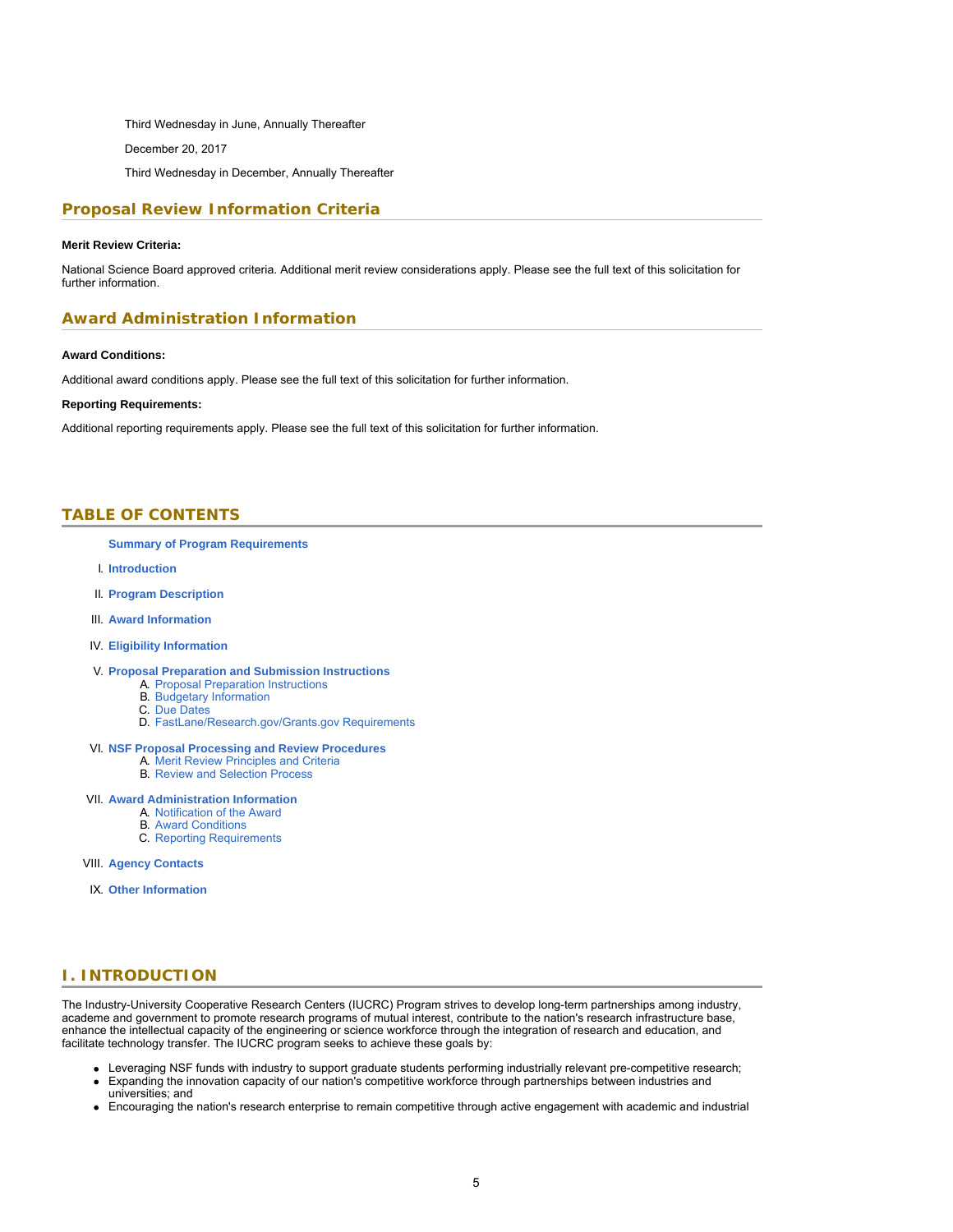### leaders throughout the world.

Proposals for IUCRCs addressing any precompetitive research areas identified among the science and technology priorities for the nation are welcome and will be fully considered. To meet national needs, multi-university IUCRCs are preferred to single-university IUCRCs because multi-university Centers contribute to an increased research base as well as to increased interaction among Center participants. The Centers are catalyzed by an investment from NSF with primary support derived from the private and public sector. NSF takes a supporting role in the development and evolution of the IUCRC, providing a framework for membership and operations as well as requirements derived from extensive Center experience and evaluation.

NSF invests in nationwide Centers that do not overlap in research foci with existing IUCRCs. PIs should review the IUCRC Center Directory found on the Program's webpage<https://www.nsf.gov/eng/iip/iucrc/> for potential overlaps prior to proposing a new Center. In the event of a potential overlap, the PIs should consider joining the already existing IUCRC. NSF's goal is to help the formation of centers that are new and that address industry needs not already covered by existing IUCRCs or other industry/university consortia/centers.

<span id="page-5-0"></span>As appropriate, NSF encourages international collaborations that advance these goals within the global context.

# **II. PROGRAM DESCRIPTION**

A comprehensive range of disciplines and skills is often necessary to address research issues of interest to industry, and thus it is often necessary to form a consortium of universities to achieve a critical mass of interdisciplinary research capabilities for the formation of an IUCRC. The NSF encourages multiple universities to come together to form an IUCRC, with each university constituting a Site of the Center. The Center is a "virtual" entity, with a defined leadership spanning the Center's constituent Sites.

An Institution that wants to be part of a Center applies to become an NSF IUCRC Site. Upon award, this Site will become part of the Center. If this is the only Site within the Center, then it will be a single Site IUCRC with the corresponding membership obligations. If there are additional Sites that are or can be part of the Center, then the new Site will be part of a multi-Site IUCRC.

The first stage in forming an IUCRC involves the successful completion of an IUCRC planning grant. Planning grants for Site additions to existing IUCRCs may be waived by NSF, provided the proposed research Site meets the minimum membership and financial requirements and has the approval of the leadership of the existing IUCRC.

Upon successful completion of the Planning Grant, the proposed Site of the Center submits an application to join the Center in its current Phase. New IUCRCs start at Phase I that lasts five years. This initial five year period of support allows for the development of a strong partnership between the academic researchers and interested industrial and government parties. A significant amount of the Center's financial support is expected to come from industrial, state, and other funds. As a Center progresses, it is likely to have increased opportunities for funding from additional firms, other federal agencies and laboratories, and state and local governments; thus, increasing the leverage of NSF funds. After five years, Sites within Centers that continue to meet the IUCRC Program requirements may request support for a second five-year (Phase II) period. Phase II grants allow Centers to continue to grow, and to leverage and diversify their memberships and research portfolio during their Phase II period. After ten years, Sites within Centers may apply for a third five-year (Phase III) period. Phase III awards are provided for Centers that demonstrate significant impact on industry research as measured through robust and sustained membership, student impact, annual reports, site visits, and adherence to IUCRC requirements. Centers are expected to be fully supported by private and public partners after fifteen years as an IUCRC.

All Sites within a Center may apply for a Phase II (years 6 through 10 of the Center) grant if each Site meets the Phase II minimum requirements specified in the solicitation as well as having satisfactorily completed the Phase I grant.

All Sites within a Center may apply for a Phase III (years 11 through 15 of the Center) grant if each Site meets the minimum Phase III requirements specified in the solicitation as well as having satisfactorily completed the Phase II grant.

A Site joining an existing Center will apply for the current Phase of the Center. For example, if a Center is in Phase II, the Site can only apply to join that Center provided it meets the minimum Phase II requirements specified in the solicitation. Similarly, if a Center is in Phase III, the Site can only apply to join that Center provided it meets the minimum Phase III requirements. New Site awards are limited to the remaining duration of the Phase of the Center (for example, if founding Sites of the Center were awarded three years prior to a new Site coming onboard, the new Site will receive funds for only the two years that remain in the duration of that Phase).

### **Requirements of an IUCRC**

An IUCRC has the following characteristics:

- A strong partnership within and among the universities, industry, and other organizations participating in the IUCRC;
- A research scope unique among IUCRCs that represents the shared interests of the Center and the industry sector it serves;
- Center goals and objectives and a research roadmap for achieving them defined in collaboration with the Center membership; A membership of private and public sector organizations that direct and fund the shared pre-competitive research portfolio of the Center;
- A leadership team consisting of the Site directors, the Chair of the Industry Advisory Board (IAB), and a Center director;
- An organization formed by the leadership team, a diverse team of faculty and students and the IAB;
- A cooperative operational model for the Center that is consistent with IUCRC complete list of requirements found on the NSF IUCRC webpage<https://www.nsf.gov/eng/iip/iucrc/>;
- A process based on IUCRC Requirements for the engagement of members in the cultivation, selection, funding, and guidance of research projects. This includes two meetings a year at which projects are reviewed, research findings are presented, and new projects are selected;
- Graduate student involvement in high-quality pre-competitive research projects, thus developing students who are knowledgeable in industrially relevant research;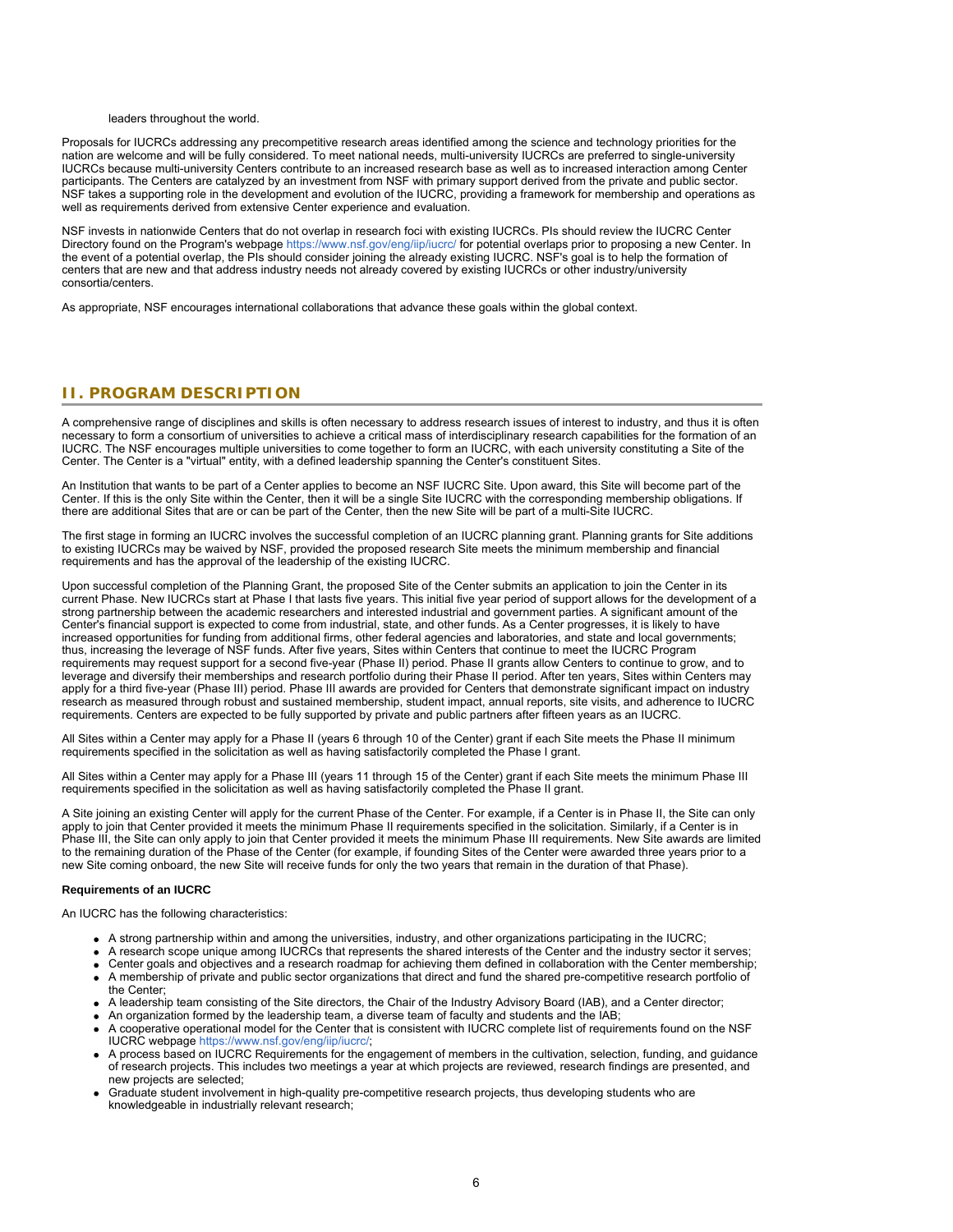- A single membership agreement, for all members across all Sites forming the Center, through which intellectual property developed by the IUCRC is shared (see the Membership Agreement Template at
- [https://www.nsf.gov/eng/iip/iucrc/sample\\_agreement\\_form2014.jsp;](https://www.nsf.gov/eng/iip/iucrc/sample_agreement_form2014.jsp) including the Addendum for Associations and Institutes) An effective plan that outlines how the Center will grow, recruit new members, retain existing members, and build relationships that attract companies to invest in the Center's research; and
- Formal evaluation of the industry and university interaction conducted by NSF that includes input received from an independent assessment coordinator who is assigned and funded by NSF.

Note: Members of an IUCRC are non-academic eligible members as specified below under Industrial Support, who have signed the membership agreement for the IUCRC, have paid their dues, and attend the bi-annual meetings of the Centers. Academic institutions that want to join the IUCRC can become Sites of the Center, but not members.

An IUCRC has the following structure/requirements:

### **Center Management and Operation:**

- A director for each Site, who is the PI associated with the NSF Site award. If the Site director changes, a PI-change request must be filed by the institution and approved by NSF, to ensure continued compliance with NSF award requirements.
- An academic leadership team comprised of the Site directors and a Center director. The Center director will be appointed by the academic leadership team and will either be chosen from among the Site directors or be an experienced faculty member from one of the Sites. The academic leadership team is responsible for the growth and success of the Center. The designated Center director oversees all operating and management aspects of Center operations. Site-directors manage their respective university researchers and research projects and collaborate with the other Sites within the Center.
- An Industrial Advisory Board (IAB) comprised of representatives of public and private paying members, with an elected Chair, that reviews and decides all research activities funded totally or in part by membership fees and approves Center bylaws;
- A University Policy Committee for each Site comprised of individuals from the Institution Administration that facilitates the operation of the Site/Center while ensuring compliance with the policies of their respective universities. This Committee shall not have any overlap with the members of the Center Academic leadership team;
- A uniform and consistent policy for handling memberships and member privileges across all Sites of the IUCRC;
- A collaborative and participative research environment;
- Graduate and other student involvement;
- An effective strategy for broadening participation of underrepresented groups in science and engineering.

Note: If any member of the academic leadership team is found ineffective in the management of his/her Site and/or the overall Center, the IAB in consultation with the University Policy Committee, members of the leadership team and NSF can recommend a change in leadership to the awardee Organizations in order to ensure Center success.

#### **Industrial Support:**

Members of the IAB may be industrial firms, organizations including non-profits, and non-NSF Federal agencies.

Note: Organizations that are part of a divisionally structured/decentralized corporation, company or Federal agency count as distinct individual members (for example: Army CERDEC and Army Research Lab; or a division within a company focusing on chemicals and another division within the same company focusing on information technology). Supporting evidence to this effect must be included with the annual membership certification, if applicable.

Members can be:

Full members - with full membership rights who financially support the Center.

Associate members - memberships with reduced rights commensurate with their financial support for the Center.

Note: Members can buy multiple memberships and contribute membership fees to more than one Site in any given IUCRC. However, no member shall exceed the maximum of two memberships worth of votes, no matter how many Sites they support or membership fees they contribute across the Center.

- Membership fees must be in cash and are paid directly to the institutions, unless the NSF awards a supplement funded through another Federal Agency. In-kind membership fees are acceptable if approved by the IAB, but cannot be counted towards the minimum membership requirement.
- Membership fee requirement levels (per Site) are:

Sites in a multi-university Center:

Phase I: a minimum of \$150,000 in-cash (no in-kind cash equivalent) annually and 3 distinct full members.

Phase II: a minimum of \$200,000 in-cash (no in-kind cash equivalent) annually and 4 distinct full members.

Phase III: a minimum of \$250,000 in-cash (no in-kind cash equivalent) annually and 5 distinct full members.

Single University Center in any Phase: a minimum of \$400,000 in-cash (no in-kind cash equivalent) annually with a minimum of eight distinct full members.

Note: The minimum membership requirement by a Site is met with in-cash memberships only (no in-kind cash equivalent can be applied towards the minimum). To assure potential economic as well as scientific impact, IUCRCs are encouraged to have companies comprise the majority of the Center members.

Note: The same member may purchase memberships at multiple Sites within a Center. However, the member will only be counted as one full or associate member at one site within the center.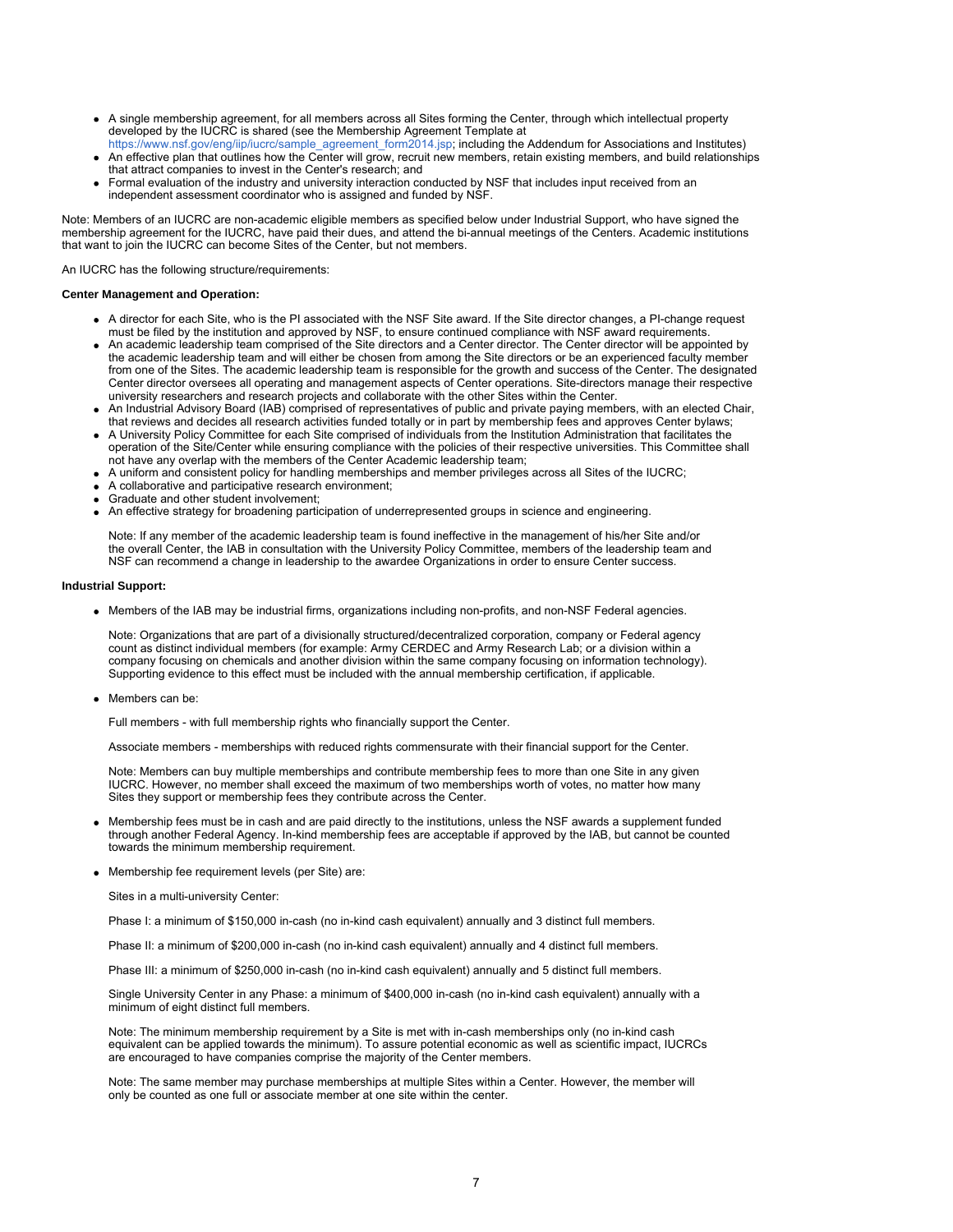Note: A Company for which any faculty involved in the Center is the founder, president, a key officer or a majority shareholder can be a member but its membership does not count towards meeting the minimum membership requirement for that Site. It is incumbent on the faculty involved in this company to ensure compliance with the conflict of interest policies of his/her respective Institution, and to ensure that the IAB is aware of such conflicts as well.

Note: Any entity in any way financially affiliated with any of the Universities that are part of an IUCRC can be a paying member of that Site/Center. The entity's membership fee does not count towards the minimum membership requirement for the Site/Center, but is considered Program Income. Examples are University's Foundations, University's subsidiaries, etc.

- Membership fee must be collected individually, by each site, or centrally, as determined by Center's leadership team and consistent with a memorandum of understanding with all Center's Sites. However, an Awardee Authorized Organizational Representative within the Sponsored Research Office must provide to NSF in each Site's annual report an annual certification of membership fees collected and their sources which are credited to each Site as evidence of meeting their award's terms and conditions.
- Center policies should meet NSF requirements for the Membership Agreement with respect to membership fees and rights, intellectual property and publications (Membership agreement Template [https://www.nsf.gov/eng/iip/iucrc/sample\\_agreement\\_form2014.jsp\)](https://www.nsf.gov/eng/iip/iucrc/sample_agreement_form2014.jsp).

*Below is an example of how memberships count for a Center with two Sites a \$50,000 full membership fee and how the memberships and membership fees translate to votes for project selection during an IAB meeting.* 

*Site A: Company A paying \$50,000 in membership fees counts as one full distinct member and has one vote; Company B paying \$100,000 in membership fees counts as one full distinct member and has two votes; Company C paying \$150,000 in membership fees counts as one full distinct member and has two votes; and, Company D paying \$25,000 counts as half distinct member and has half a vote.*

*Site B: Company A paying \$50,000 in membership fees receives one additional vote; Company B paying \$50,000 remains with just two votes; Company E paying \$50,000 counts as one full distinct member and has one vote; Company F paying \$100,000 counts as one full distinct member and has two votes*

*Thus, in this particular example, Site A has 3.5 distinct members and membership fees totaling \$325,000 in cash, Site B has 2 distinct members and membership fees totaling \$250,000 in cash.*

## **Other requirements of an IUCRC include reporting and evaluation:**

- IUCRC Sites are required to submit reports as specified in Section VII. Award Administration Information, Subsection C. Reporting Requirements.
- IUCRCs have an independent assessment coordinator assigned by NSF. This person's role is to provide NSF with an external independent assessment of Center activities and progress, and collect NSF-required Center data. Centers are required to provide all necessary data and materials to the Center assessment coordinator in a timely fashion, so that the assessment coordinator can fulfill his/her responsibilities.

All Centers and their associated Sites must comply with IUCRC Requirements found on the NSF IUCRC Program's webpage [https://www.nsf.gov/eng/iip/iucrc/.](https://www.nsf.gov/eng/iip/iucrc/)

#### **International partnerships:**

Collaboration with international research entities can advance IUCRC goals within the global context. An established IUCRC may submit a supplement request for collaborative work with an international research entity constituting the formation of an international Site of the IUCRC. These supplements are to be used for travel and coordination across the various Sites within the U.S. and the international Site. These supplements are only supported for one year at a time. In order to continue the international collaborative partnerships, the IUCRC must submit a supplement request each year that outlines the outcomes and benefits realized by the international partnership in the prior award period. In addition, the supplement request must articulate clearly the plans for the coming year, and must contain evidence of the continued interest by the IAB in the international partnership. An IUCRC must demonstrate strong adherence to IUCRC program management principles amongst its US-based Sites before applying for this supplement.

Any request to establish an IUCRC international collaboration should seek guidance and pre-approval from the Cognizant IUCRC Program Officer prior to submission of an international supplement request.

Each IUCRC is limited to one supplement per year per country to support an international Site.

# **Supplements to enhance IUCRC goals in training and education**

<span id="page-7-0"></span>To advance IUCRC goals within the education mission, an IUCRC may request individual supplements to support research experiences for undergraduate students (REU), veterans (VRS), and teachers (RET) involved in Center research activities. Additional information is found under Section III: "Award Information".

# **III. AWARD INFORMATION**

The support of the NSF-appointed assessment coordinator is managed independently by NSF.

**Planning Grant Awards for New Centers and Sites - Standard Grant**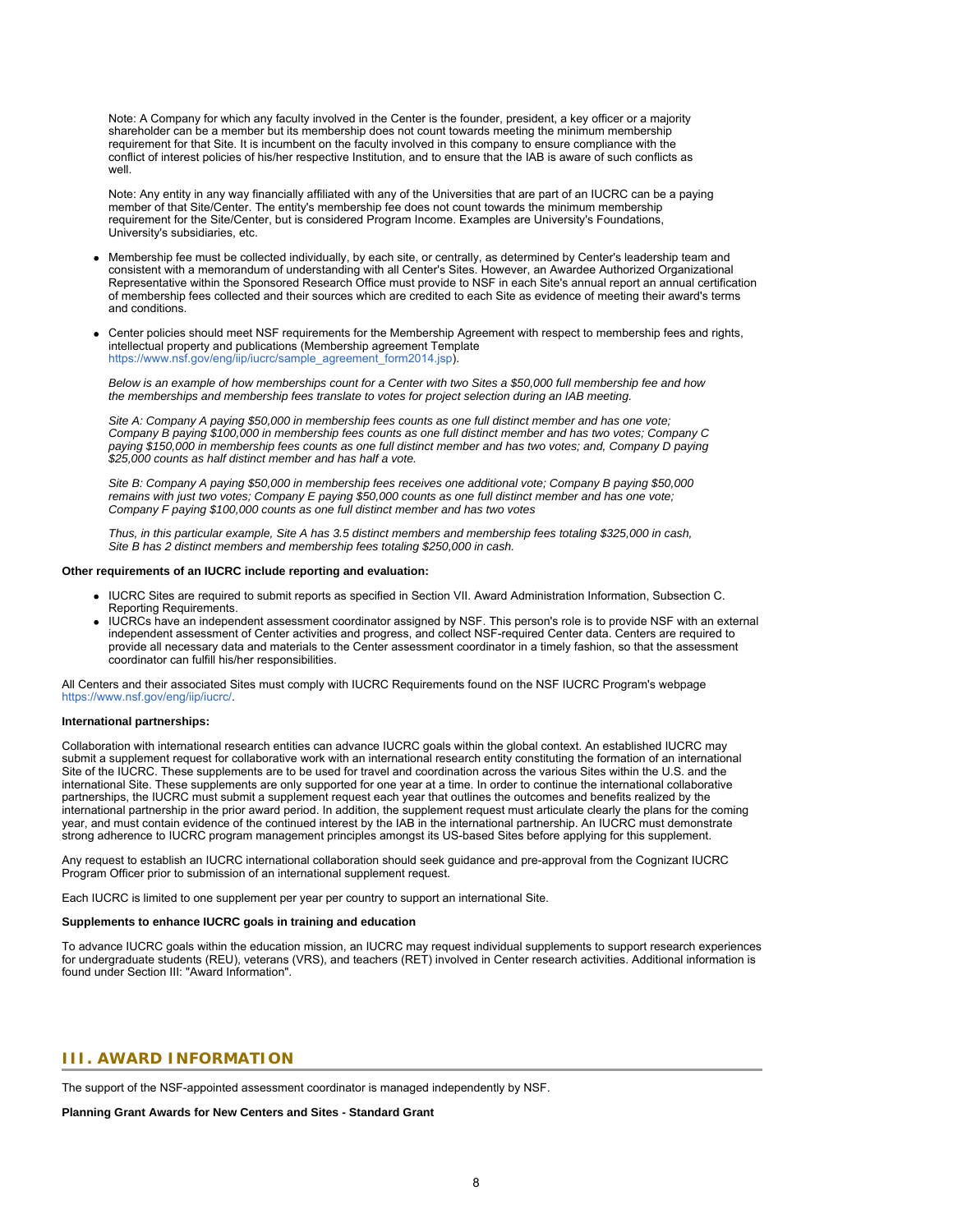The award amount for a planning grant seeking to establish a new IUCRC is \$15,000 per academic institution with a 12 -month duration. The \$15,000 is for all applicable planning expenses including travel to the IUCRC "boot camp" and is inclusive of applicable Indirect Costs. The IUCRC "boot camp" informs planning grant awardees about the planning process, the IUCRC model, member recruitment strategies and Center operations that are consistent with IUCRC requirements.

#### **Full Center Awards - Continuing or Standard Grant**

Multi-Site IUCRC proposals are given preference over single Site IUCRC proposals. For successful IUCRC proposals, NSF provides up to 15 years of funding, in three Phases. Each Phase has a duration of five years (or less for Site additions to an existing Center). NSF support is intended to augment the support that a Center receives from industry and other sponsors. IUCRC support is available for Centers and their affiliated Sites that fully meet the IUCRC operational and membership requirements.

NSF uses the following funding formula:

*Phase I - First Five Year Center Award* Site meeting minimum membership requirement receives \$150,000 annually from NSF.

*Phase II - Second Five Year Center Award*

Site meeting minimum membership requirement receives \$100,000 annually from NSF.

### *Phase III - Third Five Year Center Award*

Site meeting minimum membership requirement receives \$50,000 annually from NSF.

Phase I and Phase II Sites that exceed minimum membership requirements during their five years of operations (or less for any Sites added to existing IUCRCs) are eligible to request additional funding for the subsequent Phase. The additional requested amount is equivalent to half of the total in-cash only (not in-kind cash equivalent) membership fees collected in excess of the required minimum during the current operating Phase (excluding any University financially affiliated membership and/or cash contributions to the Site/Center), not to exceed \$50,000 per Site, per year.

Example: If a Phase I Site receives \$1,200,000 in cash membership fees over a five year period (\$450,000 over the minimum membership fees), the Site will then be eligible to receive an additional \$225,000 at the time of the Phase II renewal (\$45,000 per year) Similarly, if a Phase II Site receives \$1,200,000 in cash membership fees over a five year period (\$200,000 over the minimum membership fees), the Site will be eligible to receive an additional \$100,000 at the time of the Phase III renewal (\$20,000 per year).

NSF funds should be used towards management and operations of the IUCRC. Each Site of an IUCRC is expected to use the NSF funds to participate in the administrative and managerial costs of the overall IUCRC and of its Site and/or to take on some of those responsibilities and cover the costs. If any NSF funds are used to conduct research, they must be in line with the goals of the Center and directed only towards pre-competitive research projects approved by the IAB.

Membership fees received by the Center and Sites are considered program income. At least 90% of the IUCRC program income must be used to support direct costs of the research, and up to 10% may be used to support indirect costs.

Continued NSF support is contingent upon fulfilling BOTH operational AND membership requirements of an IUCRC. NSF may withhold future continuing grant increments (*CGIs*) and adjust the award end date for any Site that does not meet these requirements in the first year of any Phase, or twice within any ward period.

#### **International IUCRC Support**

To advance IUCRC goals within the global context, an IUCRC may receive a \$25,000 supplement annually for an international Site. These funds are to be used for expenses related to the international activity including support for research visits by IUCRC Site director(s), other faculty, students and junior researchers. No NSF funds are to be used by non-U.S. based participants.

International supplemental funding is allowed in all years, including Year 1.

### **Additional Supplemental opportunities**

<span id="page-8-0"></span>To advance its training and education mission, an IUCRC in good standing may request supplements for research experiences for undergraduate Students (REU), up to a maximum of \$8,000 per student, veterans (VRS), up to a maximum of \$10,000 per student, and teachers (RET), up to a maximum of \$10,000 per teacher. No supplement should be submitted without prior approval of the cognizant IUCRC program officer. Requests should be received no later than April 30th each year and are subject to budget availability. No REU, VRS, or RET supplement requests will be accepted between May 1st and September 30th of each year.

# **IV. ELIGIBILITY INFORMATION**

#### **Who May Submit Proposals:**

Proposals may only be submitted by the following:

Institutions of Higher Education (IHEs) - Two- and four-year IHEs (including community colleges) accredited in, and having a campus located in the US, acting on behalf of their faculty members. Special Instructions for International Branch Campuses of US IHEs: If the proposal includes funding to be provided to an international branch campus of a US institution of higher education (including through use of subawards and consultant arrangements), the proposer must explain the benefit(s) to the project of performance at the international branch campus, and justify why the project activities cannot be performed at the US campus.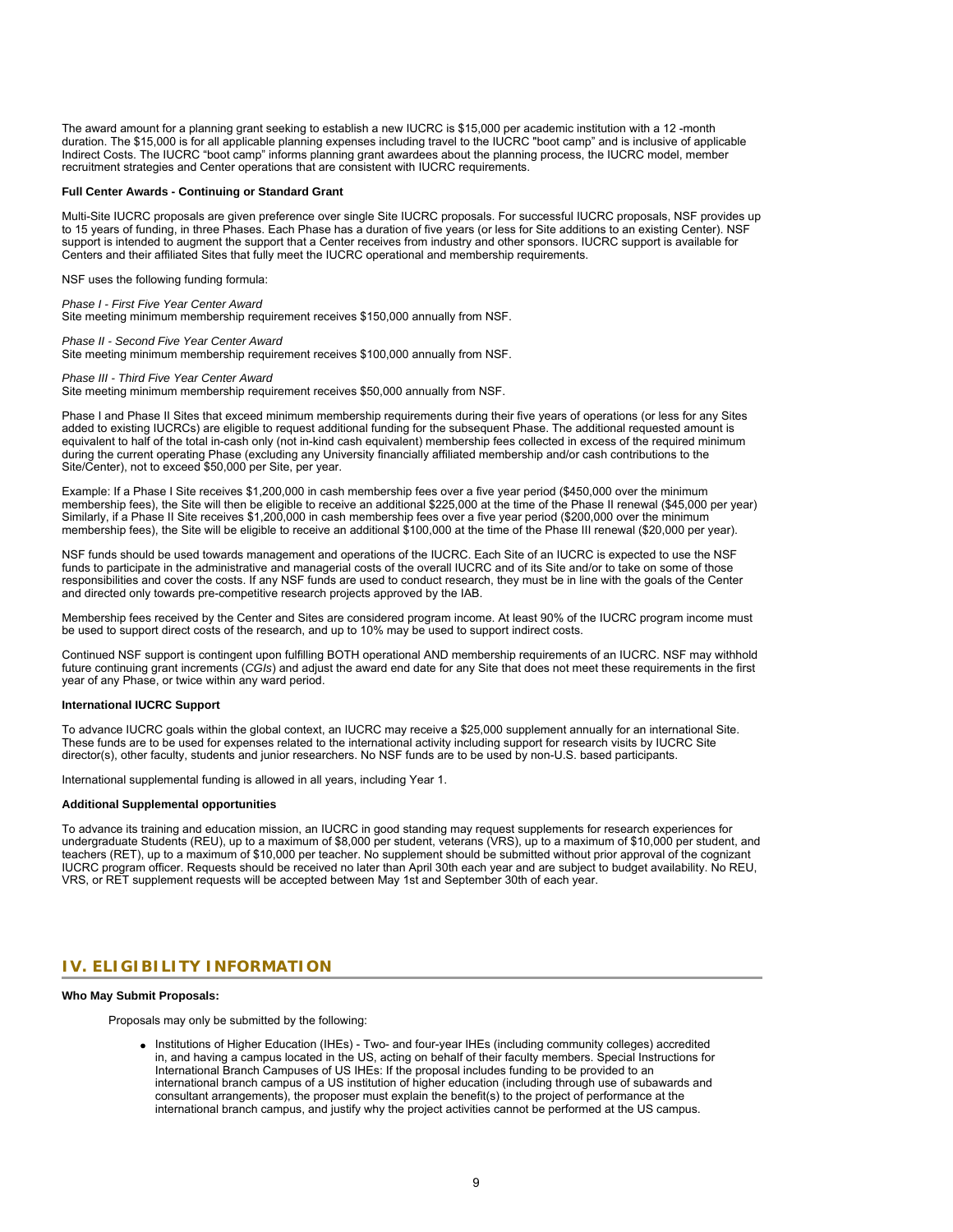### **Who May Serve as PI:**

The PI at any institution participating in an IUCRC proposal must be a tenured faculty member. Waivers for nontenured personnel or non-faculty personnel may be requested when petitioned by the PI's supervisor (Chairman of the Department or the Dean) in advance of the Preliminary Proposal. The PI must act as the initial Site director. A PI can only have one active IUCRC Site award at any given time.

Awardees of planning grants to establish new IUCRCs must complete their planning grant workshops (with NSF Program Director representation) before submitting Phase I proposals.

Eligibility to submit a Phase I Site proposal to establish a new IUCRC is dependent upon the PI of that Site in the Center completing the following activities:

- Participation/attendance at the NSF-sponsored boot camp (see Section III. Award Information) NSF will reimburse the Site director for travel expenses. This does not apply to Sites joining established Centers.
- Successful fulfillment of the planning grant requirements of a planning grant award (see Section V. Proposal Preparation and Submission Instructions). Exception applies; please see subsection 2 "Guide to Submission of a Site proposal to join/form an Industry/University Cooperative Research Center" for details.

### **Limit on Number of Proposals per Organization:**

There is no limit to the number of proposals an eligible Institution may submit to this program, as long as each proposed Site belongs to a different IUCRC.

# **Limit on Number of Proposals per PI or Co-PI:** 1

PIs and Co-PIs can only submit one proposal per submission period.

# <span id="page-9-0"></span>**Additional Eligibility Info:**

Eligibility to submit a Phase II or Phase III Site renewal proposal is dependent upon that Site in the Center having satisfactorily completed the previous Phase award. This includes demonstrating meeting the minimum membership and membership fees requirements and being in compliance with IUCRC Program requirements under the current IUCRC award. This criteria does not apply to new Sites proposing to join existing Phase II and Phase III Centers.

# **V. PROPOSAL PREPARATION AND SUBMISSION INSTRUCTIONS**

# **A. Proposal Preparation Instructions**

**Preliminary Proposals** *(required)*: Preliminary proposals are required and must be submitted via the NSF FastLane system, even if full proposals will be submitted via Grants.gov.

Proposed Centers and Sites that have potential geoscience relevance should be discussed with the GEO Topic Specific IUCRC Program Officers and relevant Programs in the Directorate for Geosciences for guidance and approval prior to submitting a Preliminary Proposal.

Submitters will receive feedback from program staff indicating either encourage or discourage. An encourage finding generally indicates that the proposal appears to be responsive to the IUCRC program guidelines and is a candidate for further development relative to the IUCRC solicitation. A **discourage** finding generally indicates that the project is typically not responsive to the IUCRC program, has serious conceptual flaws and requires further development as an IUCRC submission. The feedback provided pursuant to the preliminary proposal is advisory only; submitters of both "encouraged" and "discouraged" preliminary proposals are eligible to submit full proposals.

Submission of a Preliminary Proposal is required to be eligible to submit a Full Proposal. Preliminary proposals must be submitted, via FastLane, by 5 p.m. proposer's local time on the due date for preliminary proposals.

Preliminary proposals are started in the same way as new full proposals.

Proposers must be sure to check the box "If this is a preliminary proposal then check here" in the middle of the cover sheet.

This box appears on the cover sheet template just under the section labeled "Previous NSF Award." Check the box to indicate that you are submitting a preliminary proposal and then submit the three pieces (cover sheet, project description, and one biographical sketch) as detailed below.

# **Each Institution must submit its own Preliminary Proposal.**

Required components of the preliminary proposal are given below. Page limitations given here will be strictly enforced. Proposers should review the most current NSF Proposal & Award Policies & Procedures Guide (PAPPG) for specific information on signatures and format for the required sections.

The preliminary proposal should consist of three elements: cover sheet, project description, and bio-sketch. No other sections are required or should be included in the preliminary proposal.: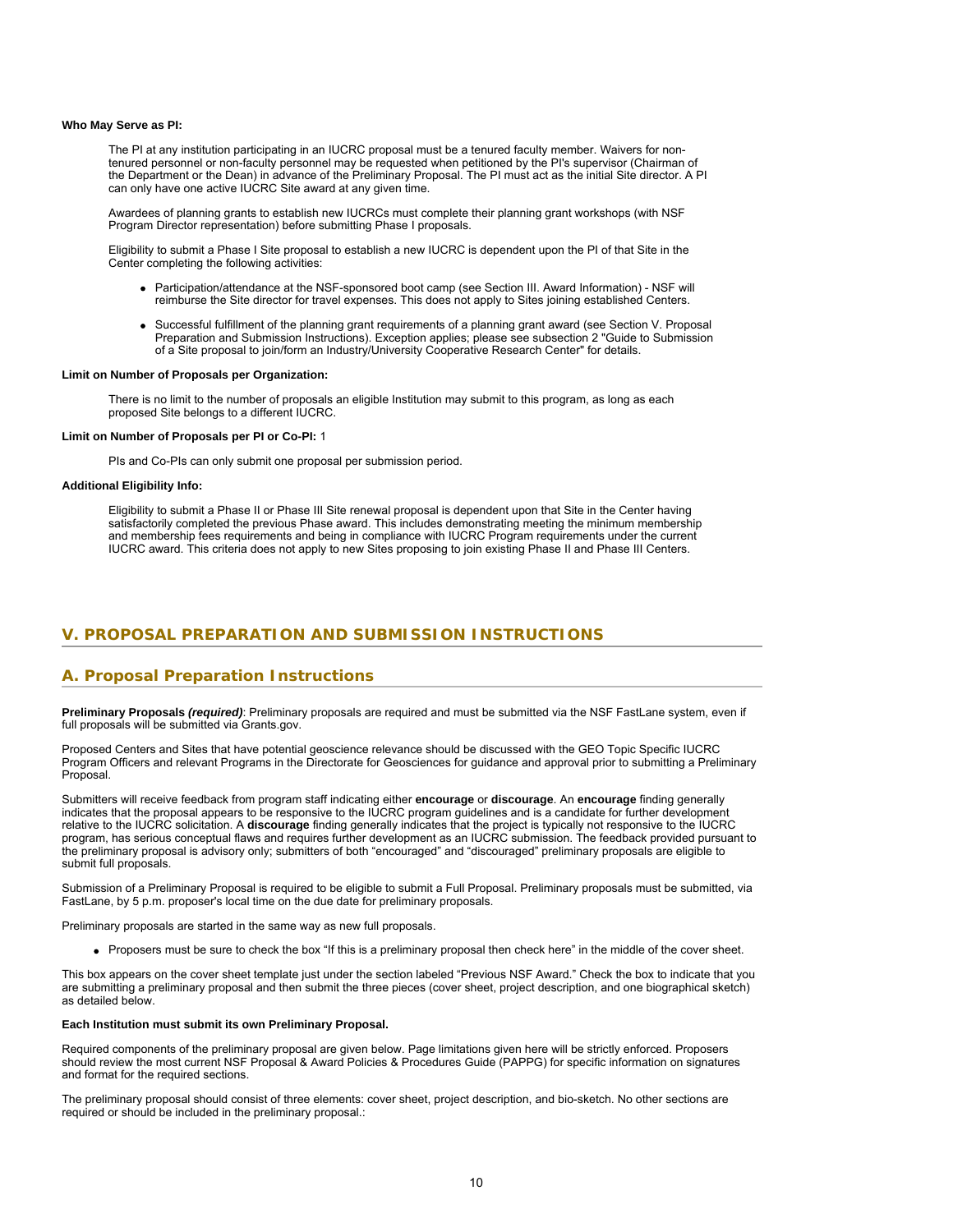- 1. **Cover Sheet.** The PI and all Co-PIs should be indicated. The budget indicated on the Cover Sheet should be the overall project budget total anticipated for the full proposal. The Project Title on the Cover Sheet should be "**IUCRC Pre-proposal [P**lanning or Phase I or Phase II or Phase III] [Site Name]: Center for [AREA] [Center Acronym]; where [Site Name] is the name of the Institution, and [AREA] is the research area.
- 2. **Project Description (2-page limit).** Start the Project Description with:
	- **Project title;**
		- **Project type** (Planning, Planning for Site Addition, Phase I, Phase II or Phase III renewal, Phase I/II or III Site Addition)**;**

Depending on the Project type, the Project Description must address the following (there should be no attachments or supplemental documents):

| Planning for a new IUCRC                                  | 1. Mission and vision of the proposed Center<br>2. Fit of the Center within the industry and university collaborative scope<br>3. Economic relevance of the research area<br>4. Analysis of possible overlap/synergy with other IUCRCs, and description of<br>Center uniqueness<br>5. Description of the already formed academic partnership (unless single Site)<br>6. List of potential research thrust areas<br>7. List of prospective members identified with number of members already<br>contacted, of letters of interest received and anticipated<br>8. Brief description of proposing Institution capabilities and resources<br>contributed to the Center with number of faculty supporting the research<br>efforts<br>9. For any proposed Site or Center with geoscience relevance, name of the<br>Program Officer(s) and the Program(s) in the Directorate for Geosciences<br>that were consulted regarding submission of the preliminary proposal.<br>Note: Items 1-6 above are common in the pre-proposals submitted by Sites that<br>are part of the same IUCRC. |
|-----------------------------------------------------------|--------------------------------------------------------------------------------------------------------------------------------------------------------------------------------------------------------------------------------------------------------------------------------------------------------------------------------------------------------------------------------------------------------------------------------------------------------------------------------------------------------------------------------------------------------------------------------------------------------------------------------------------------------------------------------------------------------------------------------------------------------------------------------------------------------------------------------------------------------------------------------------------------------------------------------------------------------------------------------------------------------------------------------------------------------------------------------|
| Planning for Site addition to an existing<br><b>IUCRC</b> | 1. Fit with the mission and vision of the existing Center<br>2. Analysis of the value the Site and its members add to the existing IUCRC<br>and its research scope<br>3. Economic relevance of the research area of the Site<br>4. List of proposed new research thrust areas<br>5. List of prospective members identified with number of members already<br>contacted, of letters of interest received and anticipated<br>6. Brief description of Site capabilities and resources including faculty<br>supporting the research efforts complementing existing Center strengths                                                                                                                                                                                                                                                                                                                                                                                                                                                                                                |
| Phase I IUCRC                                             | 1. Brief description of Institution capabilities, facilities and resources contributed<br>to the Center by the Site with number of faculty supporting the research<br>efforts<br>2. List of members that have provided financial commitment letters to date and<br>those anticipated to arrive by the deadline.<br>3. Brief summary of planning meeting outcome with a description of what<br>changed and why with respect to the mission and vision of the Center,<br>composition of the Center in terms of Sites, personnel, research thrust areas,<br>etc<br>Note: Item 3 above is common in the pre-proposals submitted by Sites that are<br>part of the same IUCRC.                                                                                                                                                                                                                                                                                                                                                                                                       |
| Phase II and Phase III IUCRC renewal                      | Communicate financial status of the overall Center in the current operating year with a<br>breakdown showing data for each Site in the Center. Renewing Sites should<br>preferably exceed the membership threshold for the phase for which the renewal is<br>being requested.<br>In addition, briefly describe<br>1. Site's accomplishments during the current Phase,<br>2. Site's contribution to overall Center operation and management,<br>3. Site's impact on Center's members                                                                                                                                                                                                                                                                                                                                                                                                                                                                                                                                                                                            |
| Phase I/II or III Site Addition to an<br>existing IUCRC   | 1. Brief summary of planning meeting outcome with a description of what<br>changed and why with respect to the mission and vision of the Site, and<br>composition of the Site in terms of personnel, research thrust areas, etc<br>2. If NSF waived the planning meeting, provide a description of what<br>mechanism/process was used in lieu of the planning meeting to align the<br>new Site to needs of new and existing IAB members<br>3. List of members that have provided financial commitment letters to date and<br>anticipated ones by the deadline                                                                                                                                                                                                                                                                                                                                                                                                                                                                                                                  |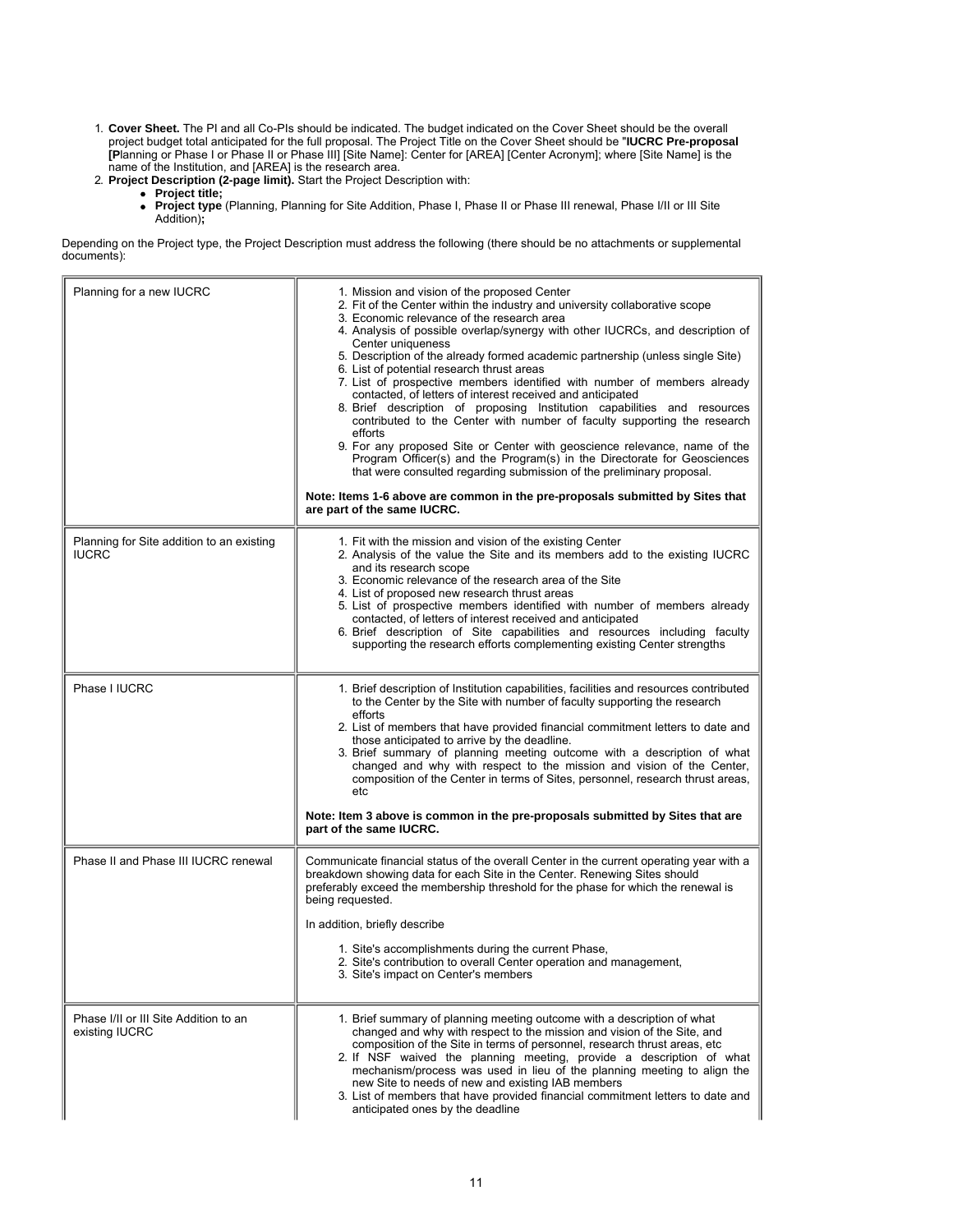| strenaths. | 4. Brief description of Institution capabilities, facilities and resources including<br>faculty supporting the research efforts, complementing existing Center |
|------------|----------------------------------------------------------------------------------------------------------------------------------------------------------------|
|------------|----------------------------------------------------------------------------------------------------------------------------------------------------------------|

#### 3. **Biographical Sketch (2-page limit)**. A biographical sketch is required for the PI on the proposal.

**Full Proposal Preparation Instructions:** Proposers may opt to submit proposals in response to this Program Solicitation via Grants.gov or via the NSF FastLane system..

- Full proposals submitted via FastLane: Proposals submitted in response to this program solicitation should be prepared and submitted in accordance with the general guidelines contained in the *NSF Proposal & Award Policies & Procedures Guide* (PAPPG). The complete text of the PAPPG is available electronically on the NSF website at: [https://www.nsf.gov/publications/pub\\_summ.jsp?ods\\_key=pappg.](https://www.nsf.gov/publications/pub_summ.jsp?ods_key=pappg) Paper copies of the PAPPG may be obtained from the NSF Publications Clearinghouse, telephone (703) 292-7827 or by e-mail from [nsfpubs@nsf.gov](mailto:nsfpubs@nsf.gov). Proposers are reminded to identify this program solicitation number in the program solicitation block on the NSF Cover Sheet For Proposal to the National Science Foundation. Compliance with this requirement is critical to determining the relevant proposal processing guidelines. Failure to submit this information may delay processing.
- Full proposals submitted via Grants.gov: Proposals submitted in response to this program solicitation via Grants.gov should be prepared and submitted in accordance with the NSF Grants.gov Application Guide: A Guide for the Preparation and Submission of NSF Applications via Grants.gov. The complete text of the NSF Grants.gov Application Guide is available on the Grants.gov website and on the NSF website at: [\(https://www.nsf.gov/publications/pub\\_summ.jsp?](https://www.nsf.gov/publications/pub_summ.jsp?ods_key=grantsgovguide) [ods\\_key=grantsgovguide](https://www.nsf.gov/publications/pub_summ.jsp?ods_key=grantsgovguide)). To obtain copies of the Application Guide and Application Forms Package, click on the Apply tab on the Grants.gov site, then click on the Apply Step 1: Download a Grant Application Package and Application Instructions link and enter the funding opportunity number, (the program solicitation number without the NSF prefix) and press the Download Package button. Paper copies of the Grants.gov Application Guide also may be obtained from the NSF Publications Clearinghouse, telephone (703) 292-7827 or by e-mail from [nsfpubs@nsf.gov](mailto:nsfpubs@nsf.gov).

See PAPPG Chapter II.C.2 for guidance on the required sections of a full research proposal submitted to NSF. Please note that the proposal preparation instructions provided in this program solicitation may deviate from the PAPPG instructions.

When multiple universities (i.e. Sites) apply to form a new IUCRC, each Site that wants to be part of this new Center must submit a full individual proposal.

Sites seeking to form a new IUCRC or renew to Phase II or Phase III may have common sections related to the description of the Center (up to 5 pages of the Project Description), but each proposal must be Site specific and must discuss the value brought by the Site to the Center.

For Sites or Centers with geoscience relevance, both the project summary and the project description in any proposal must include text that mentions which Divisions and Programs in the Directorate for Geosciences are relevant to the Site/Center and how the precompetitive research proposed by the Site/Center will enhance that Division(s) and Program(s) scientific mission.

# 1. **Guide to Submission of a Planning Proposal for an Industry-University Cooperative Research Center**

Planning grants are used to plan the joint industry and university research agenda and to determine the feasibility and viability of developing a Center or for adding a Site to an existing Center

# **Proposal Format**

A planning grant proposal is submitted as a full proposal. The title for the proposal must be headed as "Planning IUCRC [Site Name]: Center for [AREA]" where [Site Name] is the name of the Institution, and [AREA] is the research area for which the Center is being proposed.

PLANNING GRANTS THAT ARE SUBMITTED AS PRELIMINARY PROPOSALS, NOT FULL PROPOSALS, WILL BE RETURNED WITHOUT REVIEW.

# *Project Summary*

As specified in Chapter II, Section C.2.b of the NSF PAPPG, the Planning Grant proposal must contain a one-page summary of the proposed project. The Project Summary consists of (1) overview, (2) a statement on the intellectual merit of the proposed activity, and (3) a statement on the broader impacts of the proposed activity. Proposals that do not contain the Project Summary, including an overview and separate statements on intellectual merit and broader impacts will not be accepted by FastLane or will be returned without review.

# *Project Description (limited to 15 pages) should include:*

# A. Planning Grant Objective

- Objective brief statement of the planning grant's objective
- Strategy how the stated objective will be met
- Potential members list of members who have expressed interest or are likely to join the proposed Site and  $\blacksquare$ description of the Site and Center's recruitment plan
- Planning meeting arrangements including:
	- Proposed location;
		- **Meeting format and organization;**
	- Summary of responsibilities of staff and presenters (reference to supplementary document B); and
	- Summary of meeting agenda (reference to supplementary document D).

B. Proposed Center/Site Description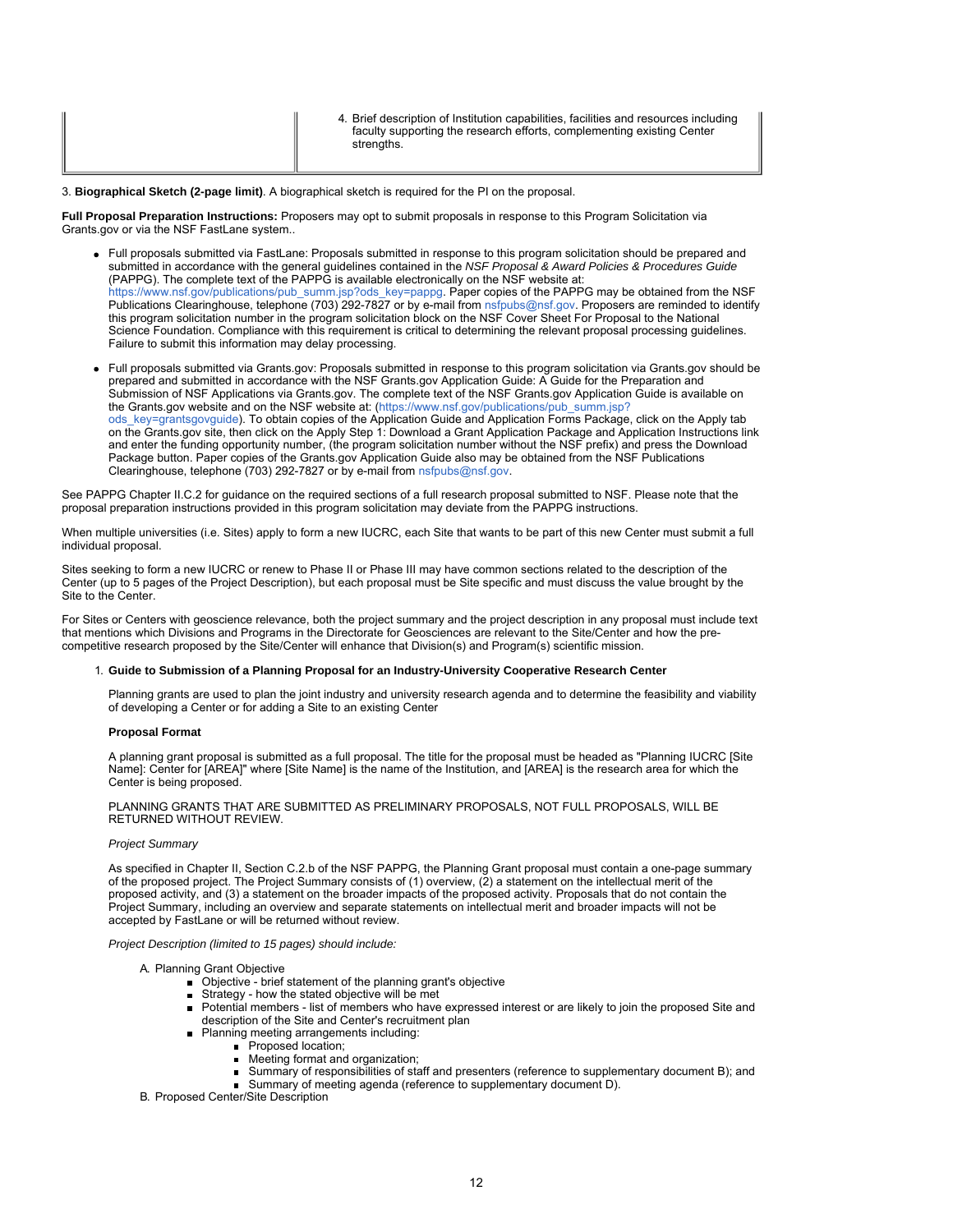Provide a full description for the envisioned Center/Site that serves as a blueprint for action. This section should include:

- An analysis of the industry sector for which the proposed Center/Site plans to focus; how that industry affects the nation's economic health; and its research interests and needs, especially in those areas of research that could be considered appropriate for the proposed Center
- A description of the Site's capabilities to conduct research addressing industrial needs within the overall framework of the IUCRC
- A description of the proposed Center's expected policies, guidelines, organizational structure, and operational procedures within the IUCRC framework
- A plan for addressing broadening participation of underrepresented groups in science and engineering
- A discussion of the pre-competitive research projects the Site proposes to address with a one-page description for each envisioned research project covering:
	- $\overline{\phantom{a}}$  experimental plan and a discussion of its industrial relevance and appropriateness for the Center;
	- project objectives;  $\blacksquare$
	- **proposed first year and end of project deliverables;**
	- $\blacksquare$ proposed experimental plan;
	- determination of milestones and time to completion; and
	- determination of annual and total cost to completion including involved personnel.
- C. Proposed Planning Grant Outcomes:

Expectations from the conclusion of a planning grant meeting:

- PIs send executive summaries of all potential pre-competitive research projects to all prospective Center members;
- Each prospective member is asked to rank the research projects showing what came out of the planning meeting based on each member's priorities;
- Each prospective company sends back a prioritized list of the research projects to the PIs;
- PIs sort through and identify the top research projects with the most interest among the members;
- PIs report back the titles of these highest priority research projects and the Sites proposing the projects to all potential members and to NSF in the annual report;
- Site PIs list the top 3 projects for their Site in the full Site proposal and include the project evaluation reports (Level of Interest and Feedback Evaluation - LIFE meeting summary) from the planning meeting;
- If awarded, these industry-vetted research projects effectively form the foundation of the proposed project set presented at the first Industrial Advisory Board (IAB) meeting.

Planning grant proposals should clearly articulate how the above expectations will be achieved during the planning meeting.

### *Please note that per guidance in the PAPPG, the Project Description must contain, as a separate section within the narrative, a section labeled "Broader Impacts". This section should provide a discussion of the broader impacts of the proposed activities. Place this section at the end of the Project Description but within its 15 page limit.*

#### *Budget Sheet*

Support is generally for travel, an industry planning meeting, associated meeting publications, and faculty time. No funding can be used to support the participation of prospective members. All line items in the proposed budget must be justified.

#### **Supplementary Documents:**

Include these required planning grant documents in the "Supplementary Documents" section of FastLane (For Grants.gov users, supplementary documents should be attached in Field 12 of the R&R Other Attachments.):

- A. **Proposed Center(Sites) marketing plan** showing target industry or market segmentation, proposed marketing activities (including promotion and advertising), pricing structure, and membership variations;
- B. **Staffing plan with a responsibility matrix** showing the roles that the proposed Center director, Site directors, and other researchers will have in performing this planning study;
- C. **Membership agreement for industry partners** in accordance with the IUCRC sample agreement at [https://www.nsf.gov/eng/iip/iucrc/sample\\_agreement\\_form.jsp](https://www.nsf.gov/eng/iip/iucrc/sample_agreement_form.jsp)) and an appropriate sample Membership Agreement for Associations and Institutes (if any) at <https://www.nsf.gov/eng/iip/iucrc/>. Universities submitting planning grant proposals seeking to join existing Centers must have their membership agreement forms aligned with the one in use at the Center;
- D. **Draft agenda** for the meeting consistent with IUCRC Requirements https://www.nsf.gov/eng/iip/iucrc/plan\_implement\_center.jsp);
- E. **Potential Center member letters** (9 letters minimum per institution in a multi-institution Site, 16 letters for a single institution Center) from potential organization members noting that the Center's concept and proposed research agenda have the potential for receiving support from that organization and that they would consider joining if the Center were formed. Care should be taken to identify the Site associated with each member letter;
- F. **Letter of evidence that the proposed research thrusts do not overlap with those of existing IUCRCs, if addressed in NSFs response to the precursor pre-proposal**. Evidence is usually a letter from the Center Director of a Center that appears to have an overlap, in full or in part, with the new Center being proposed. A new Center is considered viable if there is limited research focus and members overlap with an existing Center. This evidence is not required when a Site is joining an existing Center;

### **Site addition to an existing Center:**

- G. **Letter of support from the Center Director and IAB Chair** of the existing Center. Letter should clearly articulate the value of the new Site and the vetting process the new Site underwent to determine this value;
- H. **Awardee Organizational Authorized Representative (AOR) within the Sponsored Research Office (SRO) signed membership certification that provides evidence of the financial status of the existing Center, with**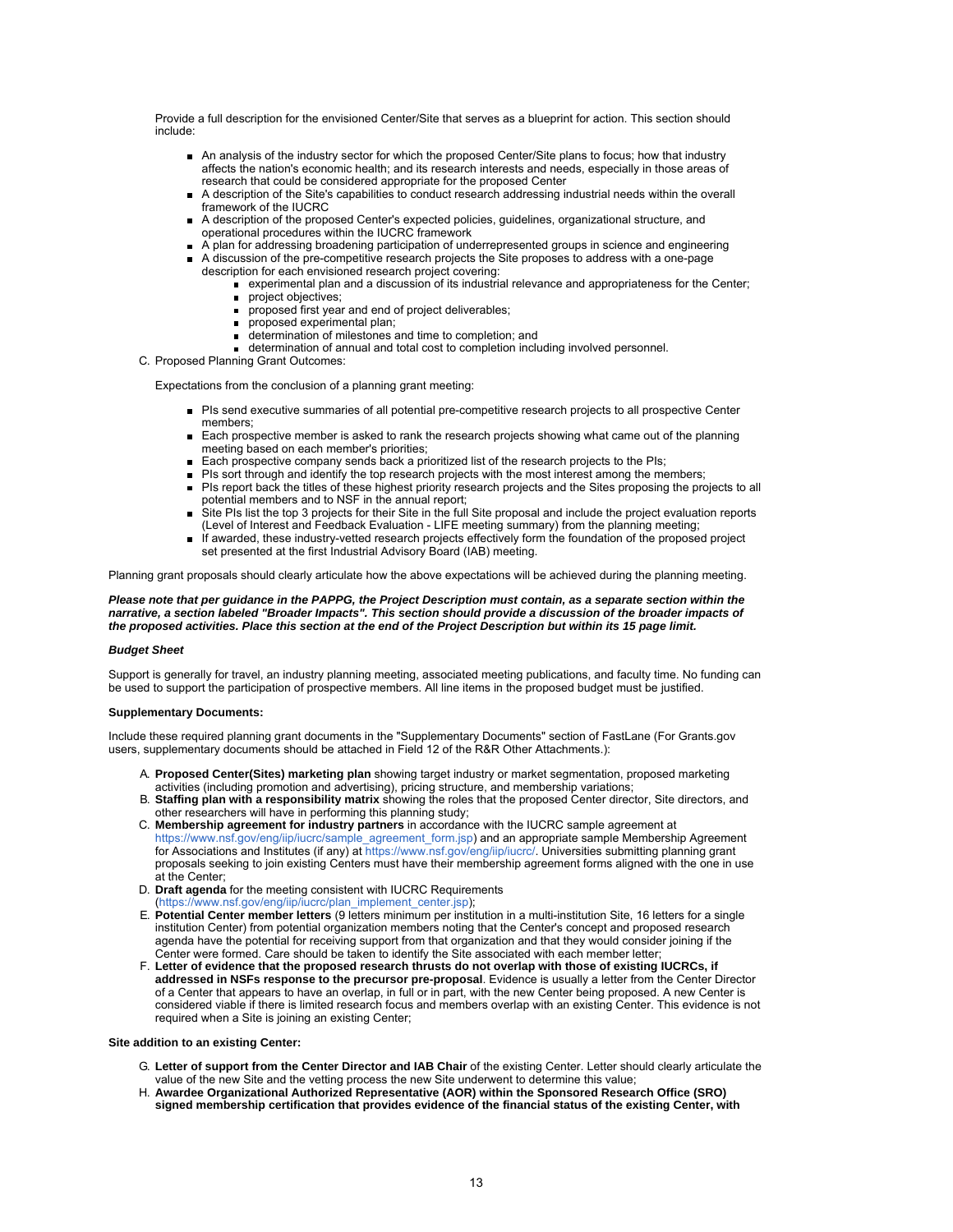## **breakdown by existing member Sites;**

**Data Management Plan** must describe plans for data management and sharing of the products of research consistent with IUCRC operation, or assert the absence of the need for such plans in compliance with NSF PAPPG requirements.

#### **Planning Grant proposals missing any of the required supplementary documents with the specified content described above will be considered not responsive and will be returned without review.**

#### 2. **Guide to Submission of a Site Proposal to join/form an Industry-University Cooperative Research Center**

To be eligible to submit a full Site Phase I proposal, either to form a new Center or to join an existing Center, a Site must have been awarded a planning grant (unless planning requirement was waived by NSF). In addition, the Site must submit a Preliminary-Proposal indicating its interest in submitting a Site Phase I proposal.

Note: The requirement for a planning grant proposal for Site addition to an existing Center, may be waived by NSF provided the proposed research Site meets the minimum membership requirements and has the approval from the academic leadership team and the IAB to join an existing Center. In instances where planning meetings have been waived by NSF, proposals must clearly spell out the mechanism/process used to align the proposed Site(s) to the needs of new and existing IAB members, and the process used to identify industry-vetted research projects that appear in the proposal(s).

Site proposals to transition to the next Phase of the IUCRC require the successful completion of prior Phase awards, which includes meeting memberships and membership fees requirements as well as demonstrating Site's adherence to IUCRC Program's requirements.

The title for the proposal must be: "[Phase] IUCRC [Site Name]: Center for [AREA]" where [Phase] is the requested Phase, [Site Name] is the name of the Institution, and [AREA] is the research area for which the Center is being proposed.

#### **Proposal Format**

A Phase I proposal should reflect how the Site will bring value to the unique combination of the proposed Center's research interests, capabilities, and potential for working with industry.

A Phase II or Phase III proposal should show Site outcomes and continuing plans for the realization of its potential through application of IUCRC Requirements and achievement of Center goals and objectives. These features should be discussed in sufficient detail to facilitate review in accordance with the IUCRC Program requirements.

Proposals by Sites that are part of existing Centers awarded under the old IUCRC funding model and in year 2 or 3 of their current Phase that wish to transfer to the new IUCRC Program funding model (introduced with solicitation [NSF 16-504](https://www.nsf.gov/publications/pub_summ.jsp?ods_key=nsf16504)) must clearly demonstrate that all Sites under the umbrella of the existing Center have been meeting the new model requirements including minimum membership requirements - since the last reporting period. Sites should also show plans for the continuing realization of their potential through application of IUCRC new model requirements and achievement of Center goals and objectives.

### **Project Summary**

As specified in Chapter II, Section C.2.b of the NSF PAPPG, the proposal must contain a summary of the proposed project not more than one page in length. The Project Summary consists of an overview, a statement on the intellectual merit of the proposed activity, and a statement on the broader impacts of the proposed activity. Proposals that do not contain the Project Summary, including an overview and separate statements on intellectual merit and broader impacts will not be accepted by FastLane or will be returned without review.

For Site proposals to create or join an IUCRC, the overview section of the project summary should include a brief description of the proposed Site addition to the Center, other Sites involved, and scope of the research program.

# **Project Description**

The following narrative outline is recommended for the project description. This narrative shall not be longer than 15 pages.

A. *Project Overview (three-page limit)*

In no more than three pages, describe the technical focus of and need for the new IUCRC. Describe the technical area, the targeted industry, the industrially relevant research required, the expertise and resources that will be used to address this need and the fit of the proposed Site within the IUCRC. For Phase II and Phase III renewals, describe how these have evolved over the life of the Site, to date, and have been impacted by the Center.

#### B. *Site Structure and Operations within the overall IUCRC framework*

Proposers must discuss the following in their proposals:

- **Available facilities and infrastructure:**
- Center leadership, including Site Director's background, qualifications, and management capability;  $\blacksquare$
- The Center membership agreement including (one agreement per Center):
	- Intellectual property policies in accordance with the Bayh-Dole Act that permit non-exclusive, royalty-free licenses for industrial Center members and the possibility of exclusive, royalty-bearing licenses;
		- **Publication delay policies; and**
	- The membership structure of the Center, as well as the role of members in the Center and the specific benefits of membership categories.
- Potential issues that might hinder the Site and Center and what steps could be taken to minimize those risks;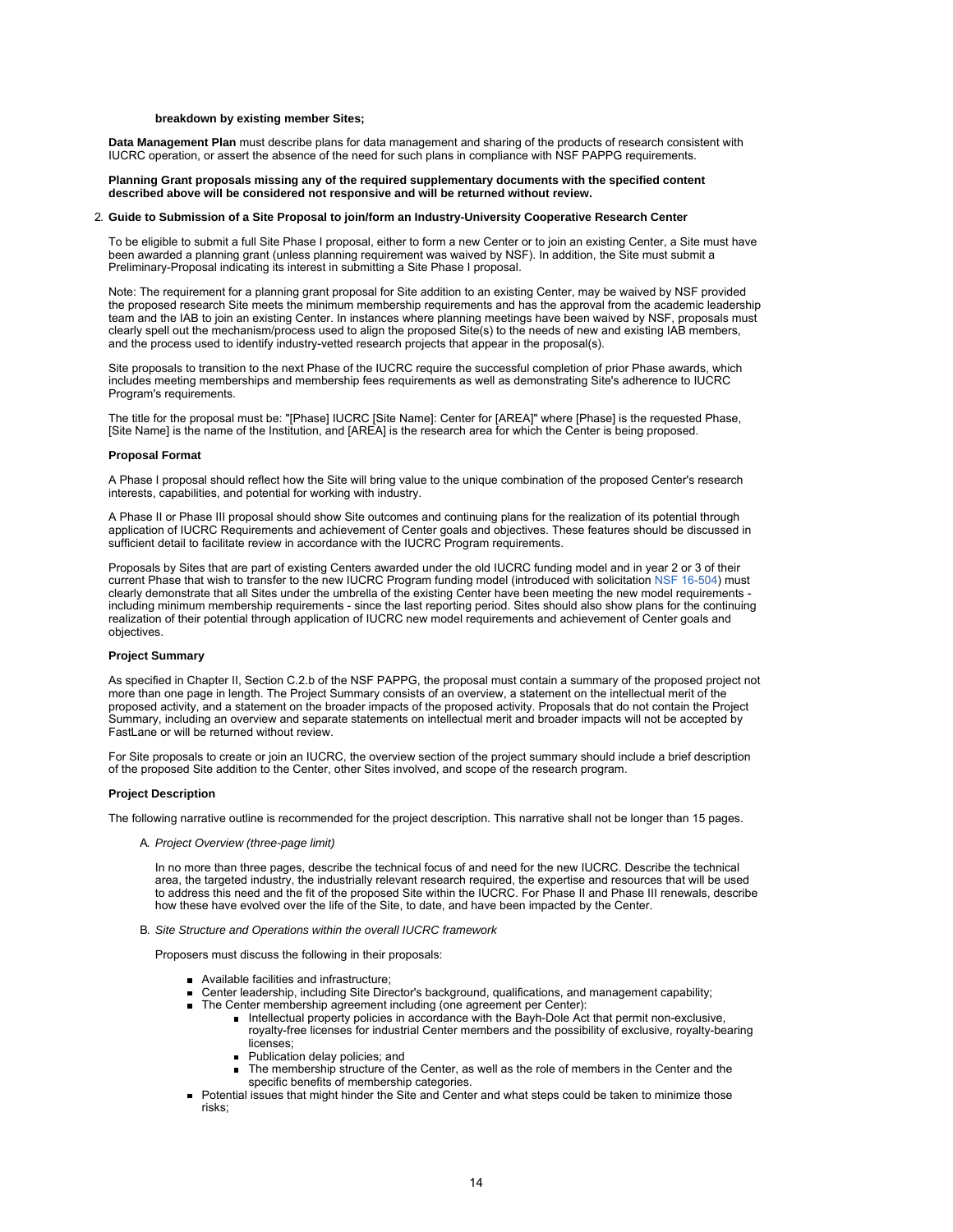- IUCRC policies and operations including process for project proposal cultivation, project selection, and project monitoring, and plans for the Site and for the Center to meet IUCRC evaluation criteria; and
- The composition of the University Policy Committee for the Site.
- C. *Research Plan*

Envisioned Projects - describe each envisioned pre-competitive research project that was vetted during the planning meeting in up to three pages each that includes:

- **Project objectives**
- Proposed team (management and staff) with plans to address broadening participation;
- Proposed deliverables;
- Project duration, milestones, and annual proposed deliverables;
- Determined business or industry need;
- Description of the available research facilities; and  $\blacksquare$
- Determination of the time to completion and cost.

*Please note that per guidance in the PAPPG, the Project Description must contain, as a separate section within the narrative, a section labeled "Broader Impacts". This section should provide a discussion of the broader impacts of the proposed activities. Place this section at the end of the Project Description but within its 15 page limit.*

#### **Budget Sheet**

The proposal should include:

A proposed budget expenditure for NSF funds for each of the five years of Site operation and a five-year summary budget with budget justifications included for all line items. Support is generally for Center support staff, faculty time, costs associated with Industry Advisory Board (IAB) meetings, marketing material and meetings related publications, travel for site personnel including students to IAB meetings when not hosted at home institution and for member recruitment.

## **Supplementary Documents**

The following information should be added to the "Supplementary Documents" section of FastLane (For Grants.gov users, supplementary documents should be attached in Field 12 of the R&R Other Attachments).

- A. **Membership agreement for industry partners** in accordance with the IUCRC sample agreement at [https://www.nsf.gov/eng/iip/iucrc/sample\\_agreement\\_form.jsp](https://www.nsf.gov/eng/iip/iucrc/sample_agreement_form.jsp)) and an appropriate sample Membership Agreement for Associations and Institutes (if any) at https://www.nsf.gov/eng/iip/iucrc
- B. **A list of participating members at the Site and their letters of financial commitment**. It is imperative to include commitment letters from potential members that meet the requirements of Section II. "Program Description". Each letter of commitment should contain the following language Should {Center Name} be selected by NSF for funding, {Company Name} commits to joining {Center Name} as a full/associate member at the membership level of \${amount}, pending clarification of intellectual property implications and availability of funds on an annual basis. Other language in the commitment letters are left to the discretion of the potential member. Proposals failing to meet the minimum levels of memberships and membership fees (in cash only) as outlined in Section II. "Program Description/Industrial Support" will be returned without review. For the submission of a new Center, care should be taken to identify the Site associated with each member letter, and to demonstrate that each Site fulfills minimum financial and memberships requirements. Sites seeking renewal to Phase II or Phase III must include letters of financial commitment of new members, and continue commitment from existing industry members.
- C. **List of collaborations with additional institutions** (outside the IUCRC, if applicable).
- D. **List of key participants to the Site** and other participating individuals, noting diversity. The list should identify institutional and departmental affiliation or discipline, and should include biographical information on the Site director and all key faculty members or other individuals from participating institutions who will be directly involved in the development, operation, and evaluation of the Site. The list of publications for these individuals should be limited to the five most relevant to the proposed research.
- E. **Letter of evidence that the proposed research thrusts do not overlap with those in existing Centers, if this was addressed in their pre-proposal** response. Evidence is usually a letter from the other Center director that their research thrust does not significantly duplicate other IUCRC efforts. This evidence is not required when joining an existing Center as a research Site.
- F. **Site's contribution to Center marketing plan** showing target industry or market segmentation, proposed marketing activities (including promotion and advertising), pricing structure, and membership variations.
- G. **Site's contribution to Center budget outlook** with anticipated growth and cash-flow for the five years, with a break down by Sites in the Center.
- H. **A Memorandum of Understanding (MOU)** among all the Center's sites. The MOU describes how Sites plan to operate the Center, share administrative and managerial responsibilities, handle the collection of membership fees and the allocation based on IAB selection of research projects, and the arrangement among the Awardee Authorized Organizational Representatives within the Sponsored Research Offices for the annual certification of the collected membership fees and their sources at each Site. This MOU must be posted on the public portion of the Center Website.

#### **Site addition to an existing Center:**

- I. **Letter of support from Center Director and IAB Chair** of existing Center clearly articulating the value proposition of the new Site and the vetting process the new Site underwent for addition to the center.
- J. **Office of Sponsored Research (SRO) signed membership certification** as evidence of financial status of existing Center, with breakdown by existing member Sites.
- K. **Bylaws in use by the Center.**

#### **Phase II/III Sites:**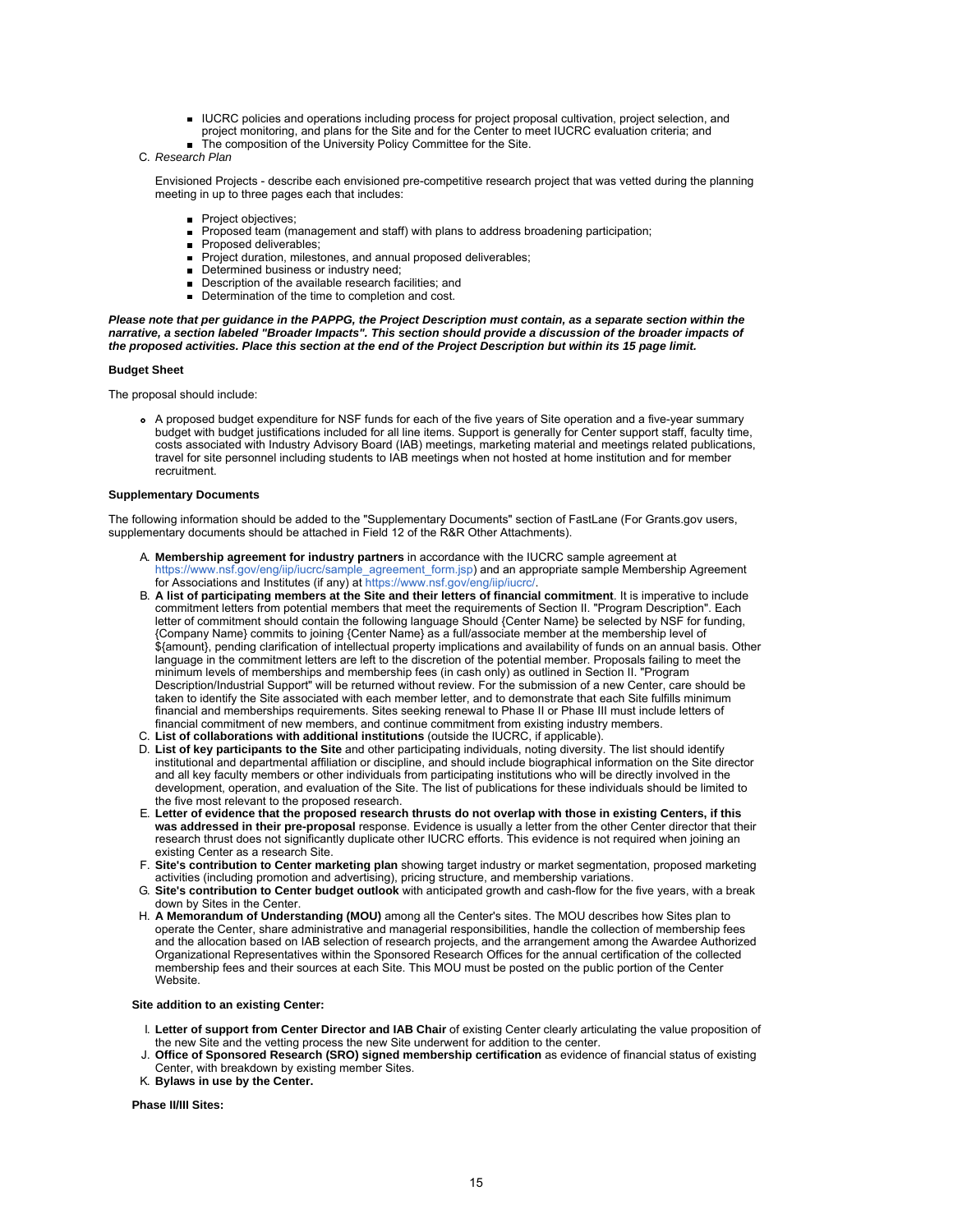- <span id="page-15-1"></span>I. **SRO signed membership certification** compiled for the five years of current operating Phase.
- J. **Bylaws in use by the Center.**
- K. **List of Sites key accomplishments** (key structural data provided annually to assessment coordinator by Center) during its prior phase(s) including but not limited to:
	- **Number of publications per year;**
	- Number of students (trained in the Center) graduated each year and hired by the members;
	- Number of patents generated per year;  $\blacksquare$
	- Spin-offs and technology transferred to member companies (e.g. increased R&D efficiencies, improved or  $\blacksquare$ new processes, improved or new products, and spillover benefits to technology adopters);
	- Outcomes of REU, RET and VRS supplements (if any) received by the Center in its current Phase.
- L. **Assessment coordinator's report** (for final year of current operating Phase).

#### **Phase III Sites:**

## M. **Strategy to bring Center to self-sustainability within 5 years**.

**Data Management Plan** must describe plans for data management and sharing of the products of research consistent with IUCRC operation, or assert the absence of the need for such plans in compliance with NSF PAPPG requirements.

### **Proposals missing any of the required items listed above will be considered not responsive and will be returned without review.**

#### **International IUCRC Supplement**

International Site supplemental requests must include a:

- Plan to interact with the international research Site;
- Description of the proposed research projects;
- Description of the infrastructure that is in place to enable collaboration;
- Evidence that the international research entity has adequate partner funding in place to support the proposed projects;
- Formal agreement between the foreign and U.S.-based Site that replicates the provisions for IP, copyrights,
- publication delays, and similar issues identified in the IUCRC membership agreement; and Letter from the IUCRC IAB that endorses the international collaboration and proposed research projects.

## **Additional supplemental opportunities**

Supplement requests for REU, RET, and VRS must follow the guidelines for supplement requests spelled out in the respective calls:

REU [https://www.nsf.gov/funding/pgm\\_summ.jsp?pims\\_id=5517&from=fund](https://www.nsf.gov/funding/pgm_summ.jsp?pims_id=5517&from=fund)

RET [https://www.nsf.gov/funding/pgm\\_summ.jsp?pims\\_id=505170](https://www.nsf.gov/funding/pgm_summ.jsp?pims_id=505170)

VRS [https://www.nsf.gov/publications/pub\\_summ.jsp?ods\\_key=nsf14124](https://www.nsf.gov/publications/pub_summ.jsp?ods_key=nsf14124)

Supplements must clearly articulate the involvement of students, veterans and teachers in Center activities.

# <span id="page-15-0"></span>**B. Budgetary Information**

#### **Cost Sharing:**

Inclusion of voluntary committed cost sharing is prohibited.

### **Other Budgetary Limitations:**

Membership fees received by the Center and Sites are considered program income. At least 90% of the IUCRC program income must be used to support direct costs of the research, and up to 10% may be used to support indirect costs. See Special Award Conditions.

# **C. Due Dates**

**Preliminary Proposal Due Date(s)** *(required)* (due by 5 p.m. submitter's local time):

January 03, 2017

April 19, 2017

Third Wednesday in April, Annually Thereafter

October 18, 2017

Third Wednesday in October, Annually Thereafter

**Full Proposal Target Date(s)**: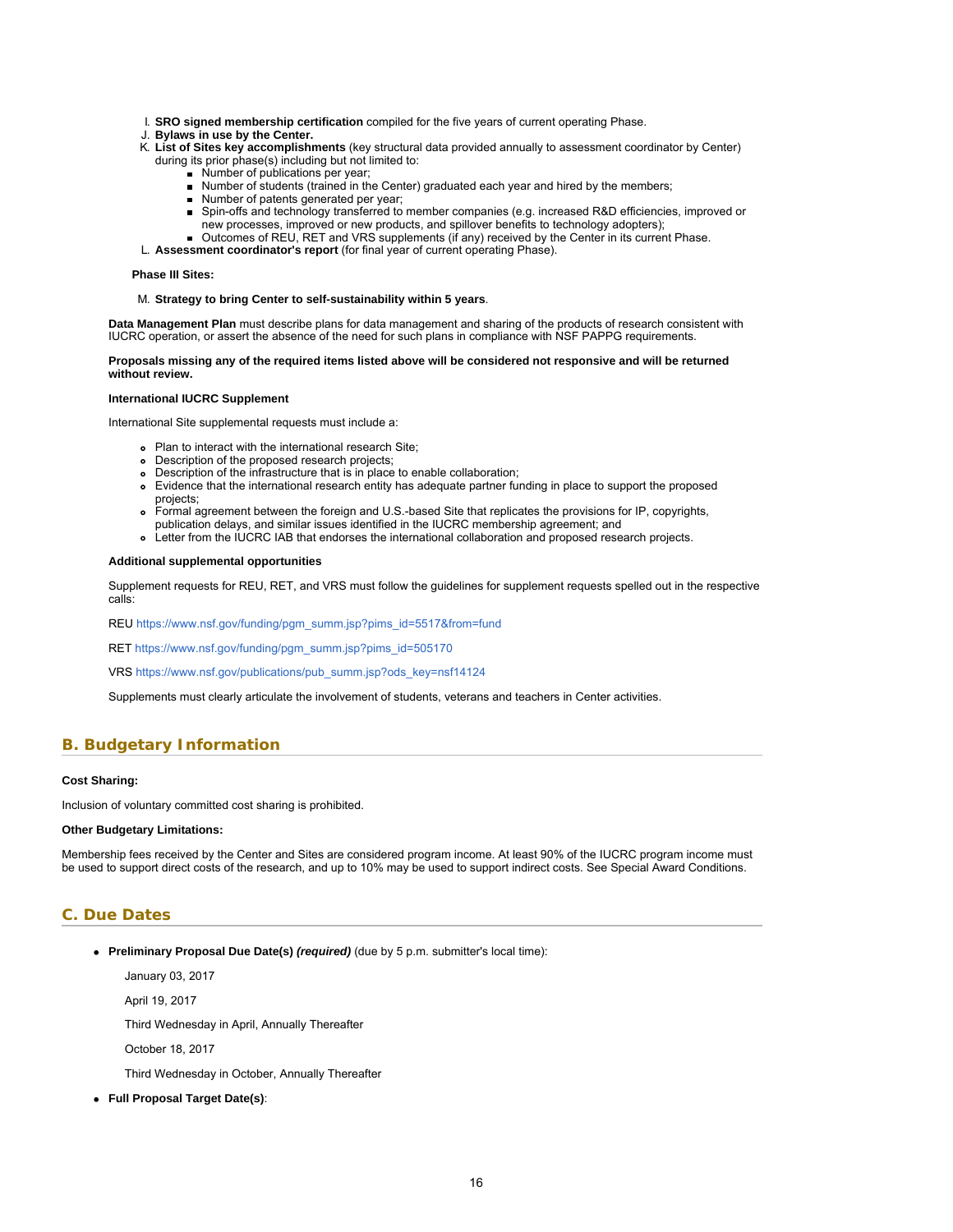February 28, 2017 June 21, 2017 Third Wednesday in June, Annually Thereafter December 20, 2017 Third Wednesday in December, Annually Thereafter

# <span id="page-16-0"></span>**D. FastLane/Research.gov/Grants.gov Requirements**

# **For Proposals Submitted Via FastLane or Research.gov:**

To prepare and submit a proposal via FastLane, see detailed technical instructions available at: <https://www.fastlane.nsf.gov/a1/newstan.htm>. To prepare and submit a proposal via Research.gov, see detailed technical instructions available at: [https://www.research.gov/research-portal/appmanager/base/desktop?](https://www.research.gov/research-portal/appmanager/base/desktop?_nfpb=true&_pageLabel=research_node_display&_nodePath=/researchGov/Service/Desktop/ProposalPreparationandSubmission.html) [\\_nfpb=true&\\_pageLabel=research\\_node\\_display&\\_nodePath=/researchGov/Service/Desktop/ProposalPreparationan](https://www.research.gov/research-portal/appmanager/base/desktop?_nfpb=true&_pageLabel=research_node_display&_nodePath=/researchGov/Service/Desktop/ProposalPreparationandSubmission.html) [dSubmission.html.](https://www.research.gov/research-portal/appmanager/base/desktop?_nfpb=true&_pageLabel=research_node_display&_nodePath=/researchGov/Service/Desktop/ProposalPreparationandSubmission.html) For FastLane or Research.gov user support, call the FastLane and Research.gov Help Desk at 1- 800-673-6188 or e-mail [fastlane@nsf.gov](mailto:fastlane@nsf.gov) or [rgov@nsf.gov](mailto:rgov@nsf.gov). The FastLane and Research.gov Help Desk answers general technical questions related to the use of the FastLane and Research.gov systems. Specific questions related to this program solicitation should be referred to the NSF program staff contact(s) listed in Section VIII of this funding opportunity.

### **For Proposals Submitted Via Grants.gov:**

Before using Grants.gov for the first time, each organization must register to create an institutional profile. Once registered, the applicant's organization can then apply for any federal grant on the Grants.gov website. Comprehensive information about using Grants.gov is available on the Grants.gov Applicant Resources webpage: [http://www.grants.gov/web/grants/applicants.html.](http://www.grants.gov/web/grants/applicants.html) In addition, the NSF Grants.gov Application Guide (see link in Section V.A) provides instructions regarding the technical preparation of proposals via Grants.gov. For Grants.gov user support, contact the Grants.gov Contact Center at 1-800-518-4726 or by email: [support@grants.gov.](mailto:support@grants.gov) The Grants.gov Contact Center answers general technical questions related to the use of Grants.gov. Specific questions related to this program solicitation should be referred to the NSF program staff contact(s) listed in Section VIII of this solicitation.

*Submitting the Proposal:* Once all documents have been completed, the Authorized Organizational Representative (AOR) must submit the application to Grants.gov and verify the desired funding opportunity and agency to which the application is submitted. The AOR must then sign and submit the application to Grants.gov. The completed application will be transferred to the NSF FastLane system for further processing.

<span id="page-16-1"></span>Proposers that submitted via FastLane or Research.gov may use Research.gov to verify the status of their submission to NSF. For proposers that submitted via Grants.gov, until an application has been received and validated by NSF, the Authorized Organizational Representative may check the status of an application on Grants.gov. After proposers have received an e-mail notification from NSF, Research.gov should be used to check the status of an application.

# **VI. NSF PROPOSAL PROCESSING AND REVIEW PROCEDURES**

Proposals received by NSF are assigned to the appropriate NSF program for acknowledgement and, if they meet NSF requirements, for review. All proposals are carefully reviewed by a scientist, engineer, or educator serving as an NSF Program Officer, and usually by three to ten other persons outside NSF either as *ad hoc* reviewers, panelists, or both, who are experts in the particular fields represented by the proposal. These reviewers are selected by Program Officers charged with oversight of the review process. Proposers are invited to suggest names of persons they believe are especially well qualified to review the proposal and/or persons they would prefer not review the proposal. These suggestions may serve as one source in the reviewer selection process at the Program Officer's discretion. Submission of such names, however, is optional. Care is taken to ensure that reviewers have no conflicts of interest with the proposal. In addition, Program Officers may obtain comments from site visits before recommending final action on proposals. Senior NSF staff further review recommendations for awards. A flowchart that depicts the entire NSF proposal and award process (and associated timeline) is included in PAPPG Exhibit III-1.

A comprehensive description of the Foundation's merit review process is available on the NSF website at: [https://www.nsf.gov/bfa/dias/policy/merit\\_review/](https://www.nsf.gov/bfa/dias/policy/merit_review/).

Proposers should also be aware of core strategies that are essential to the fulfillment of NSF's mission, as articulated in *[Building the](https://www.nsf.gov/publications/pub_summ.jsp?ods_key=nsf18045&org=NSF) [Future: Investing in Discovery and Innovation - NSF Strategic Plan for Fiscal Years \(FY\) 2018 – 2022](https://www.nsf.gov/publications/pub_summ.jsp?ods_key=nsf18045&org=NSF)*. These strategies are integrated in the program planning and implementation process, of which proposal review is one part. NSF's mission is particularly wellimplemented through the integration of research and education and broadening participation in NSF programs, projects, and activities.

One of the strategic objectives in support of NSF's mission is to foster integration of research and education through the programs, projects, and activities it supports at academic and research institutions. These institutions must recruit, train, and prepare a diverse STEM workforce to advance the frontiers of science and participate in the U.S. technology-based economy. NSF's contribution to the national innovation ecosystem is to provide cutting-edge research under the guidance of the Nation's most creative scientists and engineers. NSF also supports development of a strong science, technology, engineering, and mathematics (STEM) workforce by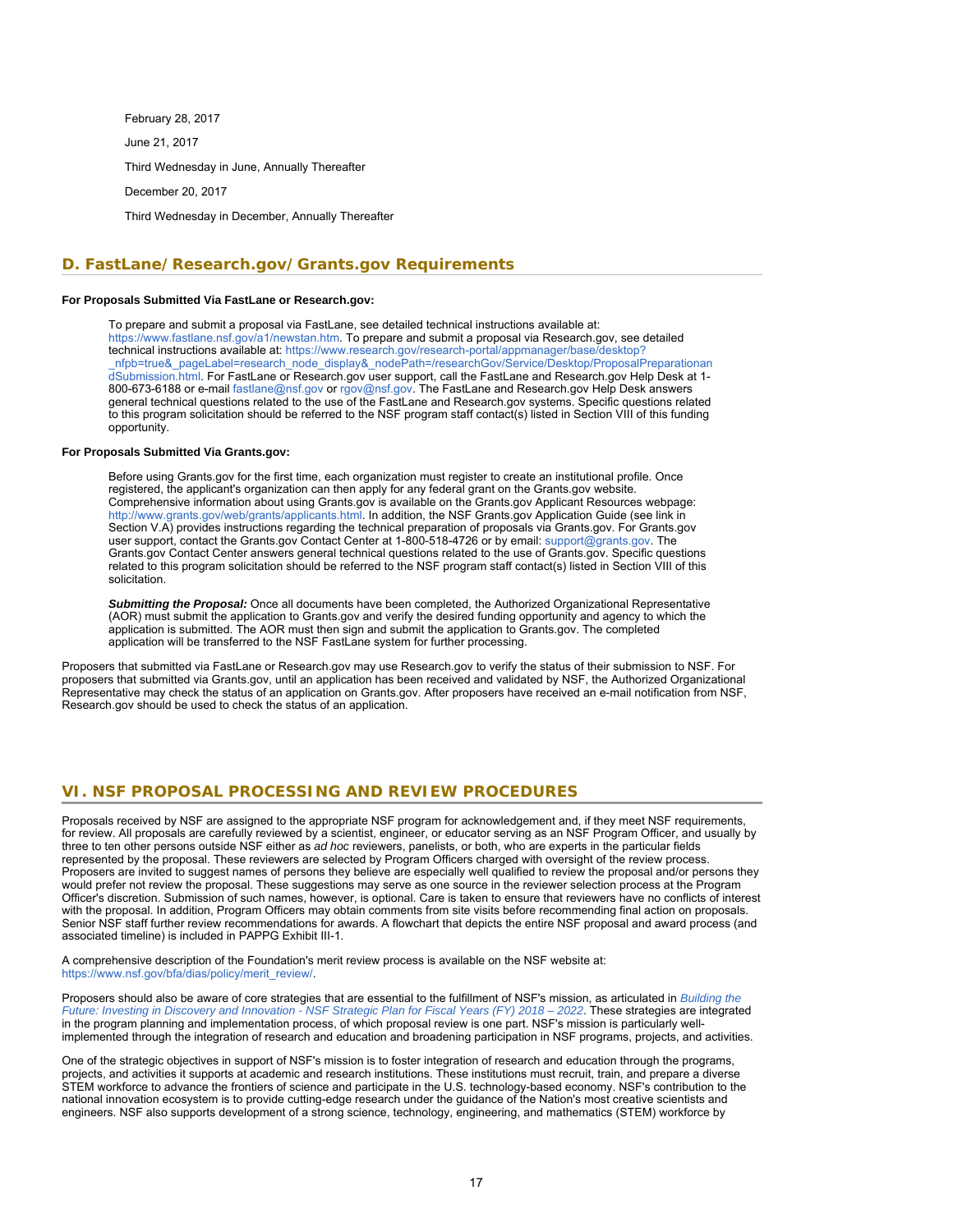investing in building the knowledge that informs improvements in STEM teaching and learning.

<span id="page-17-0"></span>NSF's mission calls for the broadening of opportunities and expanding participation of groups, institutions, and geographic regions that are underrepresented in STEM disciplines, which is essential to the health and vitality of science and engineering. NSF is committed to this principle of diversity and deems it central to the programs, projects, and activities it considers and supports.

# **A. Merit Review Principles and Criteria**

The National Science Foundation strives to invest in a robust and diverse portfolio of projects that creates new knowledge and enables breakthroughs in understanding across all areas of science and engineering research and education. To identify which projects to support, NSF relies on a merit review process that incorporates consideration of both the technical aspects of a proposed project and its potential to contribute more broadly to advancing NSF's mission "to promote the progress of science; to advance the national health, prosperity, and welfare; to secure the national defense; and for other purposes." NSF makes every effort to conduct a fair, competitive, transparent merit review process for the selection of projects.

### **1. Merit Review Principles**

These principles are to be given due diligence by PIs and organizations when preparing proposals and managing projects, by reviewers when reading and evaluating proposals, and by NSF program staff when determining whether or not to recommend proposals for funding and while overseeing awards. Given that NSF is the primary federal agency charged with nurturing and supporting excellence in basic research and education, the following three principles apply:

- All NSF projects should be of the highest quality and have the potential to advance, if not transform, the frontiers of knowledge.
- NSF projects, in the aggregate, should contribute more broadly to achieving societal goals. These "Broader Impacts" may be accomplished through the research itself, through activities that are directly related to specific research projects, or through activities that are supported by, but are complementary to, the project. The project activities may be based on previously established and/or innovative methods and approaches, but in either case must be well justified.
- Meaningful assessment and evaluation of NSF funded projects should be based on appropriate metrics, keeping in mind the likely correlation between the effect of broader impacts and the resources provided to implement projects. If the size of the activity is limited, evaluation of that activity in isolation is not likely to be meaningful. Thus, assessing the effectiveness of these activities may best be done at a higher, more aggregated, level than the individual project.

With respect to the third principle, even if assessment of Broader Impacts outcomes for particular projects is done at an aggregated level, PIs are expected to be accountable for carrying out the activities described in the funded project. Thus, individual projects should include clearly stated goals, specific descriptions of the activities that the PI intends to do, and a plan in place to document the outputs of those activities.

These three merit review principles provide the basis for the merit review criteria, as well as a context within which the users of the criteria can better understand their intent.

#### **2. Merit Review Criteria**

All NSF proposals are evaluated through use of the two National Science Board approved merit review criteria. In some instances, however, NSF will employ additional criteria as required to highlight the specific objectives of certain programs and activities.

The two merit review criteria are listed below. **Both** criteria are to be given **full consideration** during the review and decision-making processes; each criterion is necessary but neither, by itself, is sufficient. Therefore, proposers must fully address both criteria. (PAPPG Chapter II.C.2.d(i). contains additional information for use by proposers in development of the Project Description section of the proposal). Reviewers are strongly encouraged to review the criteria, including PAPPG Chapter II.C.2.d(i), prior to the review of a proposal.

When evaluating NSF proposals, reviewers will be asked to consider what the proposers want to do, why they want to do it, how they plan to do it, how they will know if they succeed, and what benefits could accrue if the project is successful. These issues apply both to the technical aspects of the proposal and the way in which the project may make broader contributions. To that end, reviewers will be asked to evaluate all proposals against two criteria:

- **Intellectual Merit:** The Intellectual Merit criterion encompasses the potential to advance knowledge; and
- **Broader Impacts:** The Broader Impacts criterion encompasses the potential to benefit society and contribute to the achievement of specific, desired societal outcomes.

The following elements should be considered in the review for both criteria:

- 1. What is the potential for the proposed activity to
	- a. Advance knowledge and understanding within its own field or across different fields (Intellectual Merit); and b. Benefit society or advance desired societal outcomes (Broader Impacts)?
- 2. To what extent do the proposed activities suggest and explore creative, original, or potentially transformative concepts?
- 3. Is the plan for carrying out the proposed activities well-reasoned, well-organized, and based on a sound rationale? Does the plan incorporate a mechanism to assess success?
- 4. How well qualified is the individual, team, or organization to conduct the proposed activities?
- 5. Are there adequate resources available to the PI (either at the home organization or through collaborations) to carry out the proposed activities?

Broader impacts may be accomplished through the research itself, through the activities that are directly related to specific research projects, or through activities that are supported by, but are complementary to, the project. NSF values the advancement of scientific knowledge and activities that contribute to achievement of societally relevant outcomes. Such outcomes include, but are not limited to: full participation of women, persons with disabilities, and underrepresented minorities in science, technology, engineering, and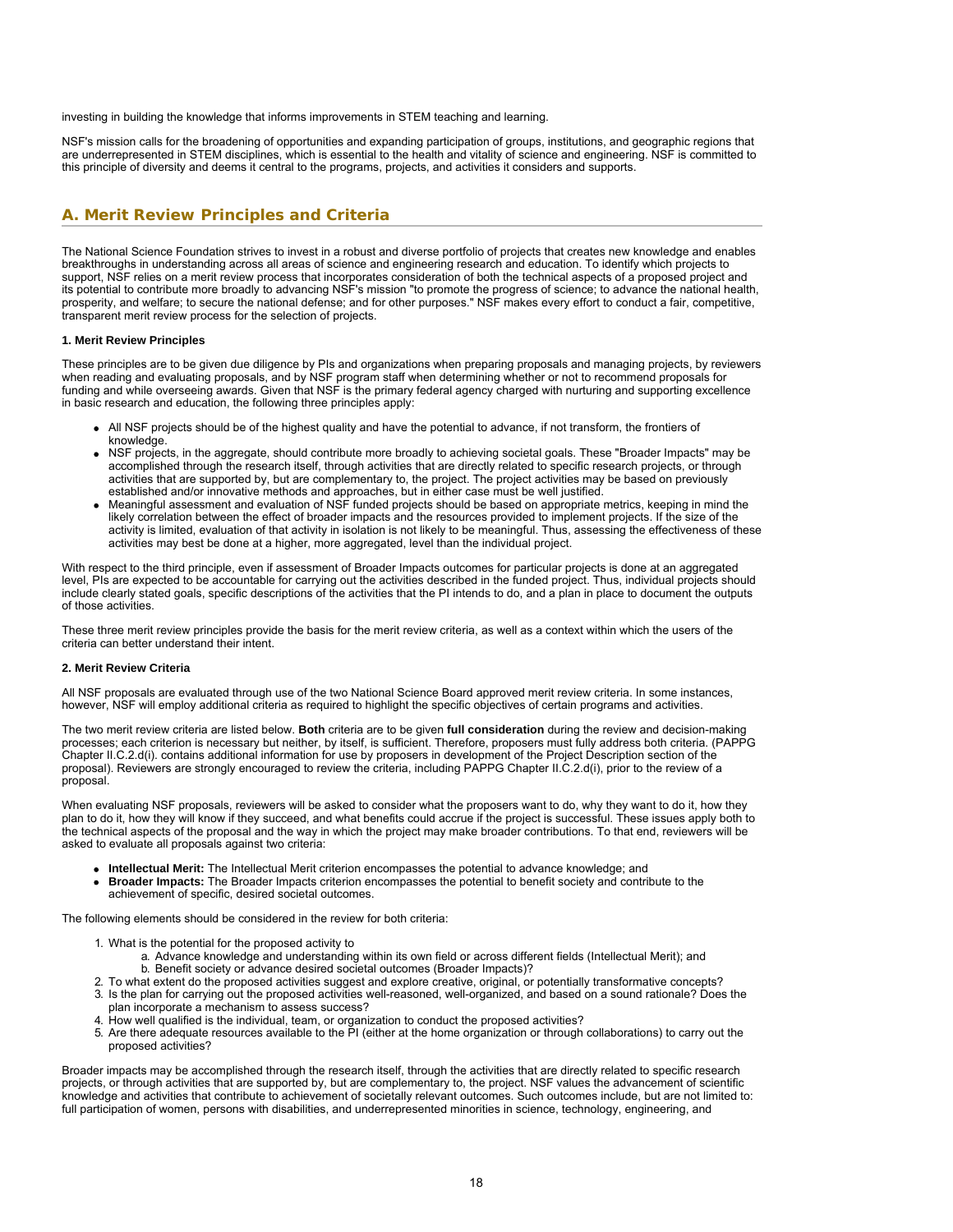mathematics (STEM); improved STEM education and educator development at any level; increased public scientific literacy and public engagement with science and technology; improved well-being of individuals in society; development of a diverse, globally competitive STEM workforce; increased partnerships between academia, industry, and others; improved national security; increased economic competitiveness of the United States; and enhanced infrastructure for research and education.

Proposers are reminded that reviewers will also be asked to review the Data Management Plan and the Postdoctoral Researcher Mentoring Plan, as appropriate.

# **Additional Solicitation Specific Review Criteria**

### **Evaluation**

*Preliminary Proposal* will be considered by NSF staff based on the economic importance of the research area, the depth and breadth of the proposed Center's research, the readiness of the team/Site, the adherence to IUCRC Program's requirements and whether the proposed research overlaps other IUCRCs.

*Site Planning grant proposals and full proposals* will be competitively reviewed by Ad hoc Review and/or Panel Review, and/or Internal NSF Review. The proposals will be subject to the NSF merit review criteria and the additional criteria given below.

- The envisioned Site and the overall Center are consistent with the defining characteristics and operational requirements of an IUCRC.
- There is enough potential university support, faculty, and facilities involved to build a viable Site within the framework of the Center.
- The planning study will effectively focus on the research interests of an industry that is in a position to support the Site and therefore the Center, so that it could meet the requirements to submit a Site proposal.
- The planning study will effectively use IUCRC operational requirements for structuring and operating the envisioned Site and Center.
- The Site and the Center have an effective marketing plan to develop a strong contingent of firms and sufficient member support to be successful and meet the IUCRC criteria.
- The Site and the Center overall propose to develop a research program that does not duplicate that of an existing IUCRC Center and/or Site (see [http://www.iucrc.org/centers.jsp](https://www.nsf.gov/cgi-bin/goodbye?http://www.iucrc.org/centers) for potential overlap).
- The proposal requires cross-disciplinary and cross-departmental participation where appropriate to the research envisioned. The NSF reviewers will consider the extent to which there is evidence that the Site will meet the "Requirements of an IUCRC"
- as described in Section II. Program Description. For IUCRCs involving international collaborations, reviewers will consider: mutual benefits, true intellectual collaboration with the foreign partner(s), benefits to be realized from the international partner's expertise and specialized skills, facilities, Sites, and/or resources of the international counterpart, and active research engagement of U. S. students and early-career researchers, where such individuals are engaged in the research.
- Phase II and Phase III Site proposals will be reviewed as to the Site's previous achievement of NSF's broader impacts, significance and impact of Site's previous research, and efforts of the Site and overall Center in communicating with the public and all Center members.

# <span id="page-18-0"></span>**B. Review and Selection Process**

Proposals submitted in response to this program solicitation will be reviewed by Ad hoc Review and/or Panel Review.

Reviewers will be asked to evaluate proposals using two National Science Board approved merit review criteria and, if applicable, additional program specific criteria. A summary rating and accompanying narrative will generally be completed and submitted by each reviewer and/or panel. The Program Officer assigned to manage the proposal's review will consider the advice of reviewers and will formulate a recommendation.

After scientific, technical and programmatic review and consideration of appropriate factors, the NSF Program Officer recommends to the cognizant Division Director whether the proposal should be declined or recommended for award. NSF strives to be able to tell applicants whether their proposals have been declined or recommended for funding within six months. Large or particularly complex proposals or proposals from new awardees may require additional review and processing time. The time interval begins on the deadline or target date, or receipt date, whichever is later. The interval ends when the Division Director acts upon the Program Officer's recommendation.

After programmatic approval has been obtained, the proposals recommended for funding will be forwarded to the Division of Grants and Agreements for review of business, financial, and policy implications. After an administrative review has occurred, Grants and Agreements Officers perform the processing and issuance of a grant or other agreement. Proposers are cautioned that only a Grants and Agreements Officer may make commitments, obligations or awards on behalf of NSF or authorize the expenditure of funds. No commitment on the part of NSF should be inferred from technical or budgetary discussions with a NSF Program Officer. A Principal Investigator or organization that makes financial or personnel commitments in the absence of a grant or cooperative agreement signed by the NSF Grants and Agreements Officer does so at their own risk.

<span id="page-18-1"></span>Once an award or declination decision has been made, Principal Investigators are provided feedback about their proposals. In all cases, reviews are treated as confidential documents. Verbatim copies of reviews, excluding the names of the reviewers or any reviewer-identifying information, are sent to the Principal Investigator/Project Director by the Program Officer. In addition, the proposer will receive an explanation of the decision to award or decline funding.

# **VII. AWARD ADMINISTRATION INFORMATION**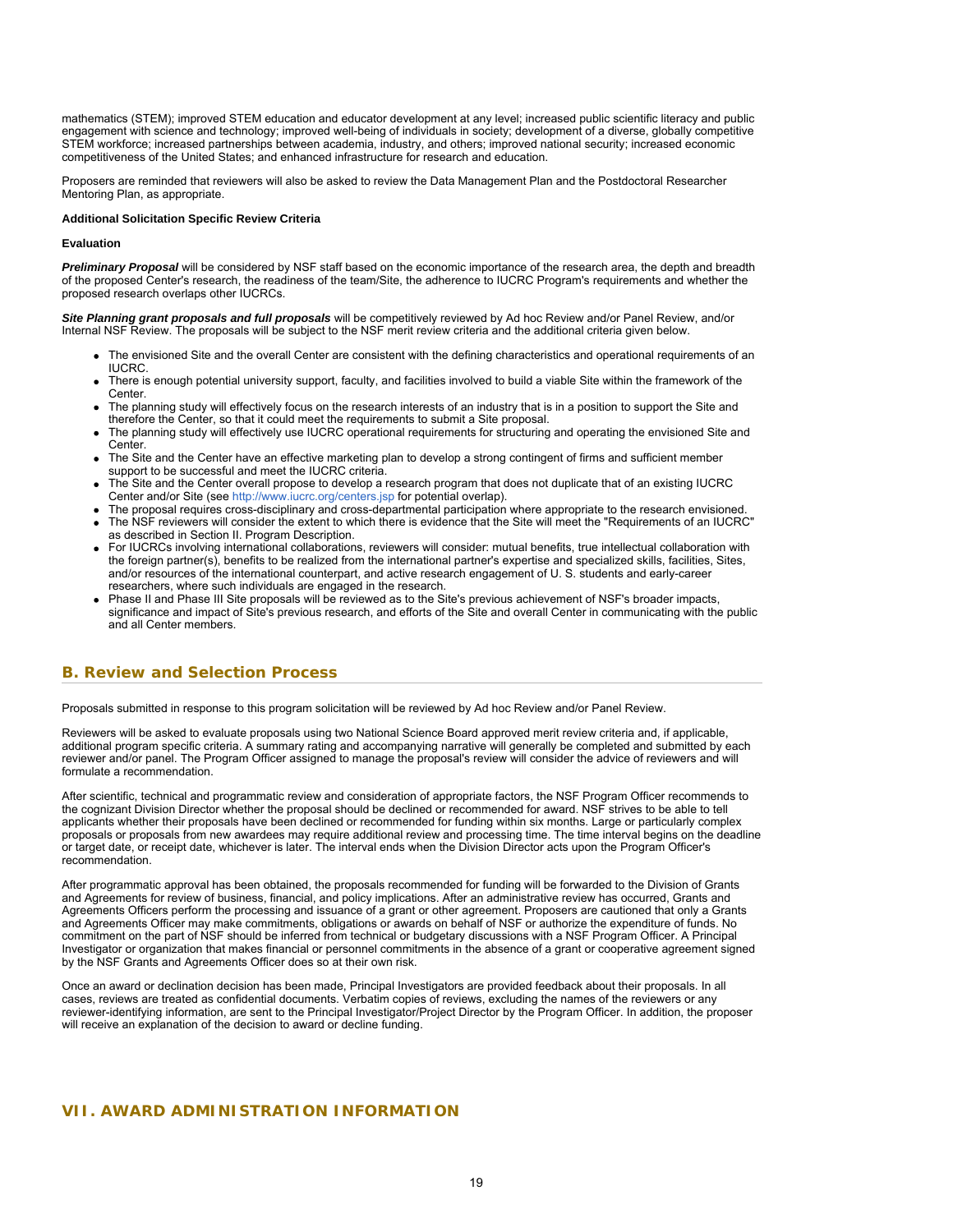# <span id="page-19-0"></span>**A. Notification of the Award**

Notification of the award is made to *the submitting organization* by a Grants Officer in the Division of Grants and Agreements. Organizations whose proposals are declined will be advised as promptly as possible by the cognizant NSF Program administering the program. Verbatim copies of reviews, not including the identity of the reviewer, will be provided automatically to the Principal Investigator. (See Section VI.B. for additional information on the review process.)

# <span id="page-19-1"></span>**B. Award Conditions**

An NSF award consists of: (1) the award notice, which includes any special provisions applicable to the award and any numbered amendments thereto; (2) the budget, which indicates the amounts, by categories of expense, on which NSF has based its support (or otherwise communicates any specific approvals or disapprovals of proposed expenditures); (3) the proposal referenced in the award notice; (4) the applicable award conditions, such as Grant General Conditions (GC-1)\*; or Research Terms and Conditions\* and (5) any announcement or other NSF issuance that may be incorporated by reference in the award notice. Cooperative agreements also are administered in accordance with NSF Cooperative Agreement Financial and Administrative Terms and Conditions (CA-FATC) and the applicable Programmatic Terms and Conditions. NSF awards are electronically signed by an NSF Grants and Agreements Officer and transmitted electronically to the organization via e-mail.

\*These documents may be accessed electronically on NSF's Website at [https://www.nsf.gov/awards/managing/award\\_conditions.jsp?](https://www.nsf.gov/awards/managing/award_conditions.jsp?org=NSF) [org=NSF.](https://www.nsf.gov/awards/managing/award_conditions.jsp?org=NSF) Paper copies may be obtained from the NSF Publications Clearinghouse, telephone (703) 292-7827 or by e-mail from [nsfpubs@nsf.gov.](mailto:nsfpubs@nsf.gov)

More comprehensive information on NSF Award Conditions and other important information on the administration of NSF awards is contained in the NSF *Proposal & Award Policies & Procedures Guide* (PAPPG) Chapter VII, available electronically on the NSF Website at [https://www.nsf.gov/publications/pub\\_summ.jsp?ods\\_key=pappg](https://www.nsf.gov/publications/pub_summ.jsp?ods_key=pappg).

### **Special Award Conditions:**

This special award term supersedes in its entirety Article 27, Program Income, of the Grant General Conditions.

Program income is defined at 2 CFR 200.80. Program income received or accruing to the grantee during the period of the grant is to be retained by the grantee, added to the funds committed to the project by NSF, and thus used to further project objectives. The grantee has no obligation to NSF with respect to program income received beyond the period of the grant. The grantee also shall have no obligation to NSF with respect to program income earned from license fees and royalties for copyrighted material, patents, patent applications, trademarks, and inventions produced under a grant (see PAPPG Chapter VIII.D.4). However, Patent and Trademark Amendments (35 USC 18) shall apply to inventions made under a grant. See also FAQ 200.307.1 of the Frequently Asked Questions for The Office of Management and Budget's Uniform Administrative Requirements, Cost Principles, and Audit Requirements for Federal Awards at 2 CFR § 200 regarding Fees and Royalties and Bayh-Dole.

#### **NSF hereby clarifies that for the purposes of the IUCRC Program, "project" has always been defined as IUCRC Center research activities. On an annual basis, each Site must demonstrate how such funds have been used to further project objectives.**

Membership fees received by the Center and Sites are considered program income. At least 90% of the IUCRC program income must be used to support direct costs of the research, and up to 10% may be used to support indirect costs.

Efforts should be made to avoid having unexpended program income remaining at the end of the grant. In the event a grantee has unexpended program income remaining at the end of the grant, it must be remitted to NSF by crediting costs otherwise chargeable against the grant. If it is not possible to record the credit via ACM\$, the excess program income must be remitted to NSF electronically or by check payable to the National Science Foundation.

The amount of indirect costs for NSF funds should be calculated by applying the current negotiated indirect cost rate(s) to the approved base(s).

Prior to the start of each funding period, the Program will review each Site on a number of renewal criteria including the following:

- 1. Attendance of all stakeholders at the bi-annual IAB meetings
- 2. Meeting membership requirements noted below<br>3. Timely submission of comprehensive annual rep
- Timely submission of comprehensive annual reports to the NSF
- 4. The degree of collaboration amongst Center Sites;
- The extent to which the marketing plan is being pursued;
- 6. The extent to which the industry/university collaborations are growing;<br>7. The extent to which the industrial research program is developing: and
- The extent to which the industrial research program is developing; and
- 8. The extent to which technology transfer is occurring from the Center to one or more members of the Center.

#### Membership fee requirement levels (per Site):

## Sites in a multi-university Center:

Phase I: a minimum of \$150,000 in cash (no in-kind cash equivalent) annually and 3 distinct full members.

Phase II: a minimum of \$200,000 in-cash (no in-kind cash equivalent) annually and 4 distinct full members.

Phase III: a minimum of \$250,000 in-cash (no in-kind cash equivalent) annually and 5 distinct full members.

Single University Center in any Phase: a minimum of \$400,000 in-cash (no in-kind cash equivalent) annually with a minimum of eight distinct full members.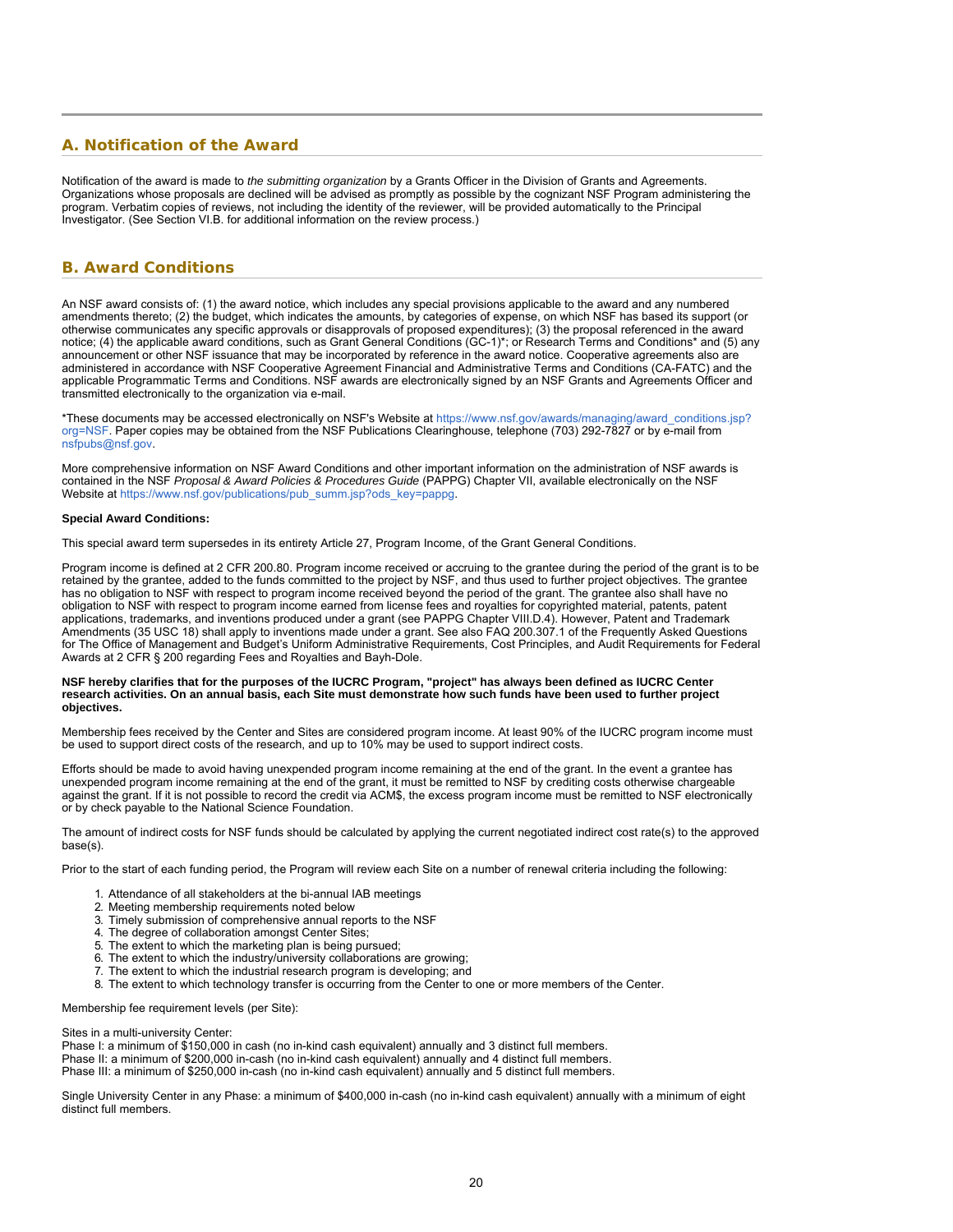Note: Minimum membership requirement by a Site is met with in-cash memberships only (no in-kind cash equivalent can be applied towards minimum). To assure potential economic as well as scientific impact, IUCRCs are encouraged to have companies comprise the majority of Center members.

Note: A Company for which any faculty involved in the Center is the founder, president, a key officer or a majority shareholder can be a member but its membership does not count towards the minimum membership requirement. It is incumbent on the faculty involved in this company to ensure compliance with the conflict of interest policies of his/her respective Institution, and to ensure that the IAB is aware of such conflicts as well.

Note: Any entity in any way financially affiliated with any of the Universities part of an IUCRC can be a paying member of that Site/Center. The entity's membership fee does not count towards the minimum membership requirement for the Site/Center, but is considered Program Income. Examples are University's Foundations, University's subsidiaries, etc.

Note: The same member may purchase memberships at multiple Sites within a Center. However, the member will only be counted as one full or associate member at one Site within Center.

Continued NSF support is contingent upon fulfilling BOTH operational AND membership requirements of an IUCRC. NSF may withhold future continuing grant increments (*CGIs*) and adjust the award end date for any Site that does not meet these requirements in the first year of any Phase, or twice within any award period.

<span id="page-20-0"></span>If the review is satisfactory, the Program Director may recommend support for the next period of the continuing award.

# **C. Reporting Requirements**

For all multi-year grants (including both standard and continuing grants), the Principal Investigator must submit an annual project report to the cognizant Program Officer no later than 90 days prior to the end of the current budget period. (Some programs or awards require submission of more frequent project reports). No later than 120 days following expiration of a grant, the PI also is required to submit a final project report, and a project outcomes report for the general public.

Failure to provide the required annual or final project reports, or the project outcomes report, will delay NSF review and processing of any future funding increments as well as any pending proposals for all identified PIs and co-PIs on a given award. PIs should examine the formats of the required reports in advance to assure availability of required data.

PIs are required to use NSF's electronic project-reporting system, available through Research.gov, for preparation and submission of annual and final project reports. Such reports provide information on accomplishments, project participants (individual and organizational), publications, and other specific products and impacts of the project. Submission of the report via Research.gov constitutes certification by the PI that the contents of the report are accurate and complete. The project outcomes report also must be prepared and submitted using Research.gov. This report serves as a brief summary, prepared specifically for the public, of the nature and outcomes of the project. This report will be posted on the NSF website exactly as it is submitted by the PI.

More comprehensive information on NSF Reporting Requirements and other important information on the administration of NSF awards is contained in the *NSF Proposal & Award Policies & Procedures Guide* (PAPPG) Chapter VII, available electronically on the NSF Website at [https://www.nsf.gov/publications/pub\\_summ.jsp?ods\\_key=pappg](https://www.nsf.gov/publications/pub_summ.jsp?ods_key=pappg).

The Site annual report is used as a basis for assessing annual performance and determining continued funding. Incomplete reports are not accepted by NSF.

The complete annual report contains information on the IUCRC Site's research goals met and anticipated for next year, collaborations with other universities (if applicable), major accomplishments, communications and decision making (how does the Center interact and communicate with Center members, how are the research programs planned and selected, periodic updates of the IUCRC Directory at [https://www.nsf.gov/eng/iip/iucrc,](https://www.nsf.gov/eng/iip/iucrc) etc.)

The Annual Report contains information on the IUCRC Site and of the overall Center:

- 1. Activities and Findings
- 2. Products
- 3. Participants
- 4. Impacts
- 5. Special requirements:
	- 1. Assessment Coordinator report
	- 2. Center Director report
	- 3. SRO Membership certification.

Please follow reporting instructions found on research.gov or on the IUCRC Webpage:<https://www.nsf.gov/eng/iip/iucrc/>.

Please make sure to enter content of your report in the various sections. You may upload PDF files with images, tables, charts, specific research project updates, etc., in support of each section. The SRO-signed membership certification for the reporting period compiled using the SRO Membership Certification Template and the Assessment Coordinator Report must be uploaded under "Special Requirements". "Participants" must list all individuals who contributed to the Center activities for the performing period, including students, postdocs, companies, etc. Outcomes should describe impacts generated by the Center including but not limited to students graduated and hired by the member companies, technology transferred to member companies, etc.

#### *Assessment Coordinator's report*

Assessment Coordinators are expected to produce an annual report that incorporates information obtained via participant observation, surveys of faculty and industry, and exit interviews. Additional information about the Assessment Coordinator's role, responsibility and data gathering instruments can be found at<https://www.nsf.gov/eng/iip/iucrc/> under the "Assessment Coordinators" Link. Awardees are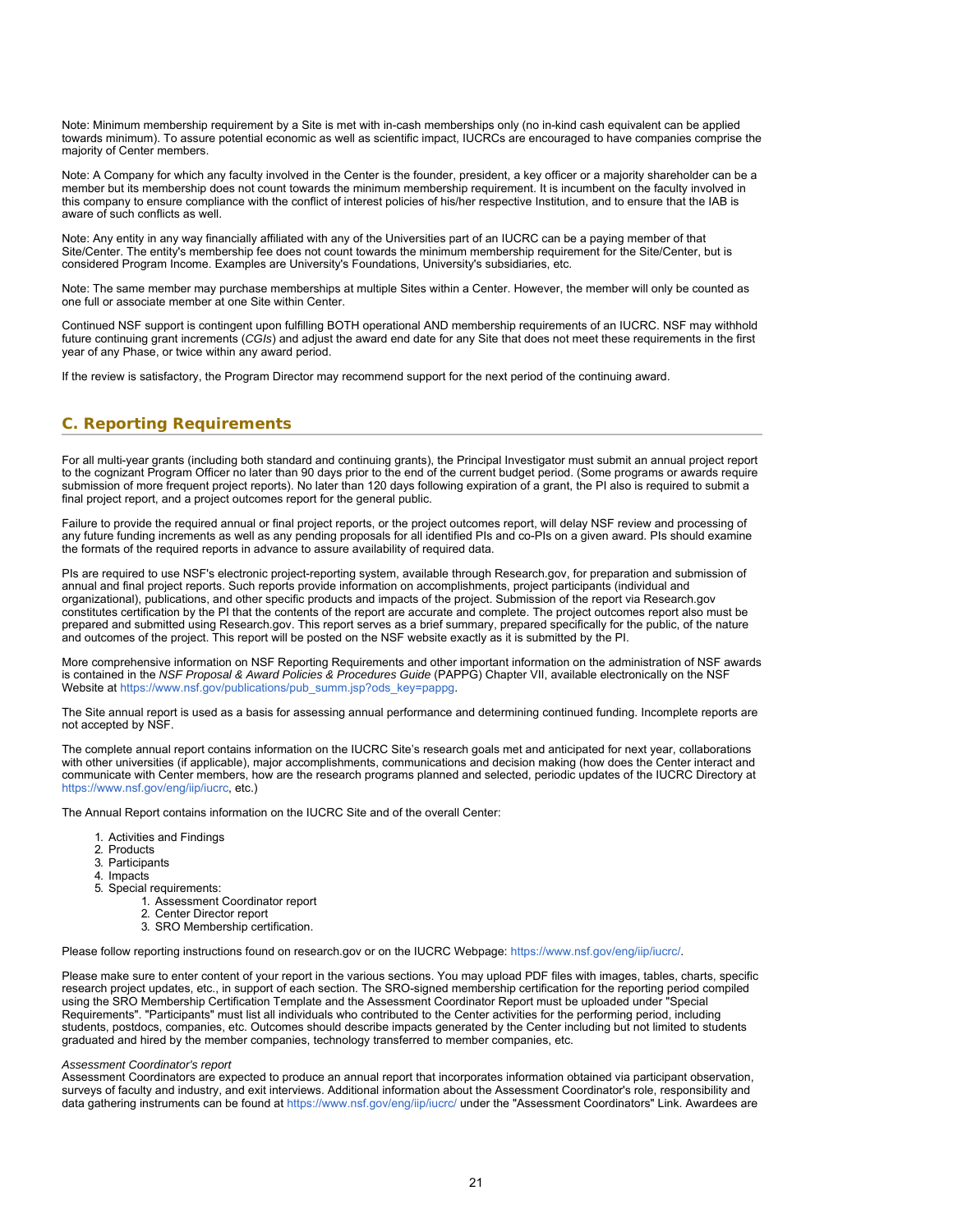required to provide NSF requested necessary information to their Assessment Coordinator. Complete list of the information is found on the IUCRC webpage<https://www.nsf.gov/eng/iip/iucrc/>.

#### *Center Director's report*

The Center Director is expected to provide a brief (5 pages maximum) annual report on the state of the overall Center, assessing the current health and targeted growth of the Sites, faculty participation rates and overall satisfaction with Center activities amongst the students and faculty as well as the impact within the institutions. Director's report must be uploaded with each Site annual report

#### *Certification of Membership*

The certification is the form SRO Membership Certification Template compiled by the University Sponsored Research Office (SRO) handling the IUCRC Site that affirms the execution of membership agreements and details the receipts of annual cash and in-kind membership fees or other program income. Membership fees reported are the ones for which the membership agreement was fully executed and paid during the NSF reporting period. Certifications for centers that are collecting membership fees centrally by one of the IUCRC's Sites must report fees and their sources at each Site consistent with the Memorandum of Understanding (MOU) among all the Center's Sites.

#### *IUCRC Directory Reporting*

<span id="page-21-0"></span>IUCRCs are required to provide accurate and up -to-date information that NSF can use for the online IUCRC directory at [http://www.iucrc.org/centers](https://www.nsf.gov/cgi-bin/goodbye?http://www.iucrc.org/centers). Instructions for updating and reporting web Site information can be found at <https://www.nsf.gov/eng/iip/iucrc/directory/instructions.jsp>.

# **VIII. AGENCY CONTACTS**

*Please note that the program contact information is current at the time of publishing. See program website for any updates to the points of contact.*

General inquiries regarding this program should be made to:

- Prakash Balan, IUCRC Program Director, Director for Engineering, telephone: (703) 292-5341, email: [pbalan@nsf.gov](mailto:pbalan@nsf.gov)
- Andre W. Marshall, telephone: (703) 292-8050, email: [awmarsha@nsf.gov](mailto:awmarsha@nsf.gov)
- Dmitri Perkins, IUCRC Program Director, Directorate for Computer & Information Science & Engineering, telephone: (703)292- 7096, email: [dperkins@nsf.gov](mailto:dperkins@nsf.gov)
- Barbara Ransom, GEO Topic-Specific IUCRC Program Director, Directorate for Geosciences, telephone: (703) 292-7792, email: [bransom@nsf.gov](mailto:bransom@nsf.gov)
- Ann C. Von Lehmen, telephone: (703) 292-4756, email: [avonlehm@nsf.gov](mailto:avonlehm@nsf.gov)

For questions related to the use of FastLane or Research.gov, contact:

- FastLane and Research.gov Help Desk: 1-800-673-6188
	- FastLane Help Desk e-mail: [fastlane@nsf.gov](mailto:fastlane@nsf.gov).
	- Research.gov Help Desk e-mail: [rgov@nsf.gov](mailto:rgov@nsf.gov)

<span id="page-21-1"></span>For questions relating to Grants.gov contact:

Grants.gov Contact Center: If the Authorized Organizational Representatives (AOR) has not received a confirmation message from Grants.gov within 48 hours of submission of application, please contact via telephone: 1-800-518-4726; e-mail: [support@grants.gov.](mailto:support@grants.gov)

# **IX. OTHER INFORMATION**

The NSF website provides the most comprehensive source of information on NSF Directorates (including contact information), programs and funding opportunities. Use of this website by potential proposers is strongly encouraged. In addition, "NSF Update" is an information-delivery system designed to keep potential proposers and other interested parties apprised of new NSF funding opportunities and publications, important changes in proposal and award policies and procedures, and upcoming NSF [Grants](https://www.nsf.gov/bfa/dias/policy/outreach.jsp) [Conferences](https://www.nsf.gov/bfa/dias/policy/outreach.jsp). Subscribers are informed through e-mail or the user's Web browser each time new publications are issued that match their identified interests. "NSF Update" also is available on [NSF's website](https://www.nsf.gov/cgi-bin/goodbye?https://public.govdelivery.com/accounts/USNSF/subscriber/new?topic_id=USNSF_179).

Grants.gov provides an additional electronic capability to search for Federal government-wide grant opportunities. NSF funding opportunities may be accessed via this mechanism. Further information on Grants.gov may be obtained at [http://www.grants.gov](http://www.grants.gov/).

#### **Related Programs:**

Sources for additional information: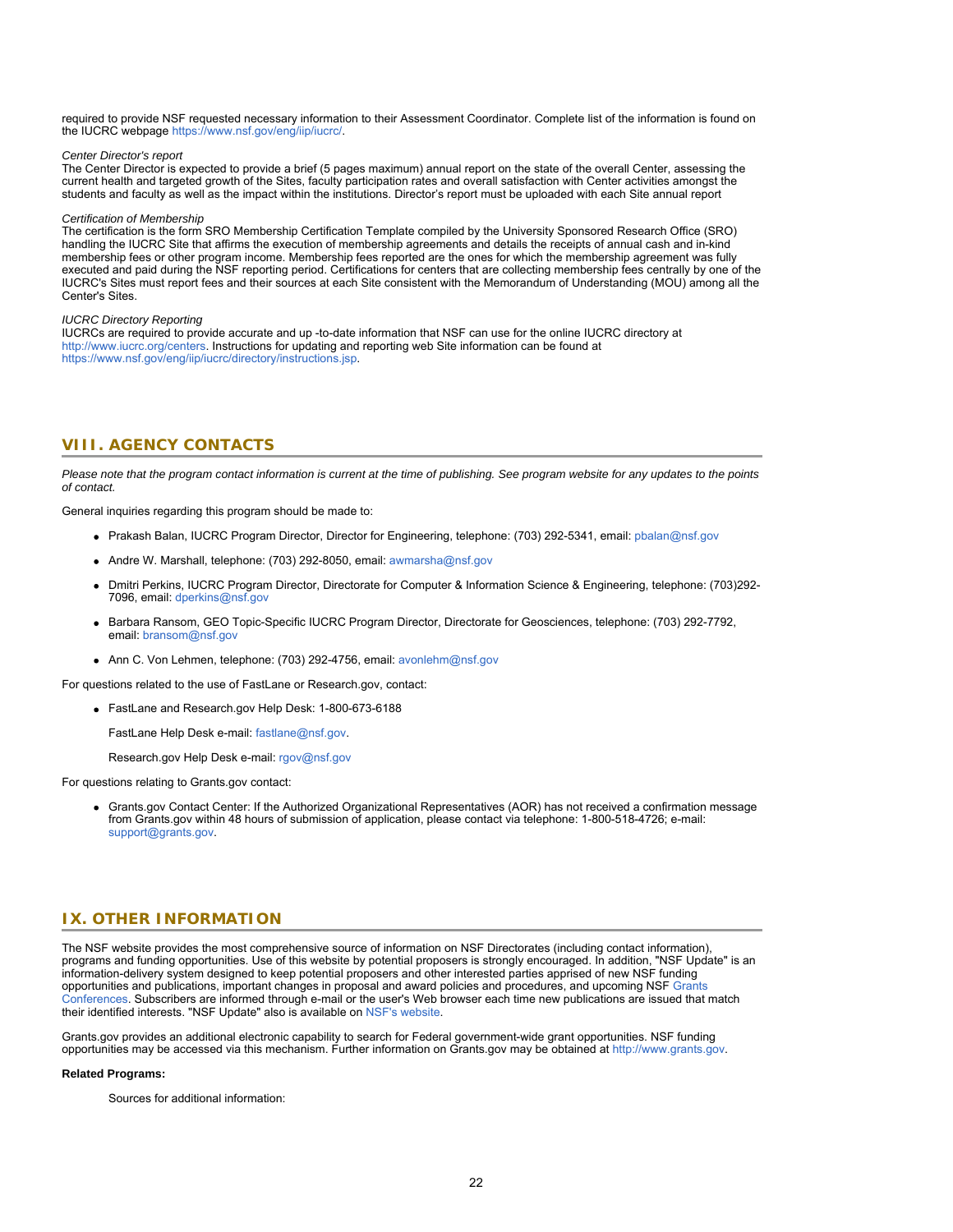Visit<https://www.nsf.gov/eng/iip/iucrc/> for information on unsolicited proposal submissions, interagency transfers, MIPRs, and for all forms and other general information about the IUCRC program.

# **ABOUT THE NATIONAL SCIENCE FOUNDATION**

The National Science Foundation (NSF) is an independent Federal agency created by the National Science Foundation Act of 1950, as amended (42 USC 1861-75). The Act states the purpose of the NSF is "to promote the progress of science; [and] to advance the national health, prosperity, and welfare by supporting research and education in all fields of science and engineering."

NSF funds research and education in most fields of science and engineering. It does this through grants and cooperative agreements to more than 2,000 colleges, universities, K-12 school systems, businesses, informal science organizations and other research organizations throughout the US. The Foundation accounts for about one-fourth of Federal support to academic institutions for basic research.

NSF receives approximately 55,000 proposals each year for research, education and training projects, of which approximately 11,000 are funded. In addition, the Foundation receives several thousand applications for graduate and postdoctoral fellowships. The agency operates no laboratories itself but does support National Research Centers, user facilities, certain oceanographic vessels and Arctic and Antarctic research stations. The Foundation also supports cooperative research between universities and industry, US participation in international scientific and engineering efforts, and educational activities at every academic level.

*Facilitation Awards for Scientists and Engineers with Disabilities* (FASED) provide funding for special assistance or equipment to enable persons with disabilities to work on NSF-supported projects. See the *NSF Proposal & Award Policies & Procedures Guide* Chapter II.E.6 for instructions regarding preparation of these types of proposals.

The National Science Foundation has Telephonic Device for the Deaf (TDD) and Federal Information Relay Service (FIRS) capabilities that enable individuals with hearing impairments to communicate with the Foundation about NSF programs, employment or general information. TDD may be accessed at (703) 292-5090 and (800) 281-8749, FIRS at (800) 877-8339.

The National Science Foundation Information Center may be reached at (703) 292-5111.

The National Science Foundation promotes and advances scientific progress in the United States by competitively awarding grants and cooperative agreements for research and education in the sciences, mathematics, and engineering.

To get the latest information about program deadlines, to download copies of NSF publications, and to access abstracts of awards, visit the NSF Website at [https://www.nsf.gov](https://www.nsf.gov/)

| • Location:                                            | 2415 Eisenhower Avenue, Alexandria, VA 22314 |  |  |  |  |  |  |
|--------------------------------------------------------|----------------------------------------------|--|--|--|--|--|--|
| • For General Information<br>(NSF Information Center): | (703) 292-5111                               |  |  |  |  |  |  |
| • TDD (for the hearing-impaired):                      | (703) 292-5090                               |  |  |  |  |  |  |
| • To Order Publications or Forms:                      |                                              |  |  |  |  |  |  |
| Send an e-mail to:                                     | nsfpubs@nsf.gov                              |  |  |  |  |  |  |
| or telephone:                                          | (703) 292-7827                               |  |  |  |  |  |  |
| • To Locate NSF Employees:                             | (703) 292-5111                               |  |  |  |  |  |  |

# **PRIVACY ACT AND PUBLIC BURDEN STATEMENTS**

The information requested on proposal forms and project reports is solicited under the authority of the National Science Foundation Act of 1950, as amended. The information on proposal forms will be used in connection with the selection of qualified proposals; and project reports submitted by awardees will be used for program evaluation and reporting within the Executive Branch and to Congress. The information requested may be disclosed to qualified reviewers and staff assistants as part of the proposal review process; to proposer institutions/grantees to provide or obtain data regarding the proposal review process, award decisions, or the administration of awards; to government contractors, experts, volunteers and researchers and educators as necessary to complete assigned work; to other government agencies or other entities needing information regarding applicants or nominees as part of a joint application review process, or in order to coordinate programs or policy; and to another Federal agency, court, or party in a court or Federal administrative proceeding if the government is a party. Information about Principal Investigators may be added to the Reviewer file and used to select potential candidates to serve as peer reviewers or advisory committee members. See Systems of Records, [NSF-50,](https://www.nsf.gov/policies/SOR_PA_NSF-50_Principal_Investigator_Proposal_File.pdf) "Principal Investigator/Proposal File and Associated Records," 69 Federal Register 26410 (May 12, 2004), and [NSF-51](https://www.nsf.gov/policies/SOR_PA_NSF-51_Reviewer_Proposal_File.pdf), "Reviewer/Proposal File and Associated Records," 69 Federal Register 26410 (May 12, 2004). Submission of the information is voluntary. Failure to provide full and complete information, however, may reduce the possibility of receiving an award.